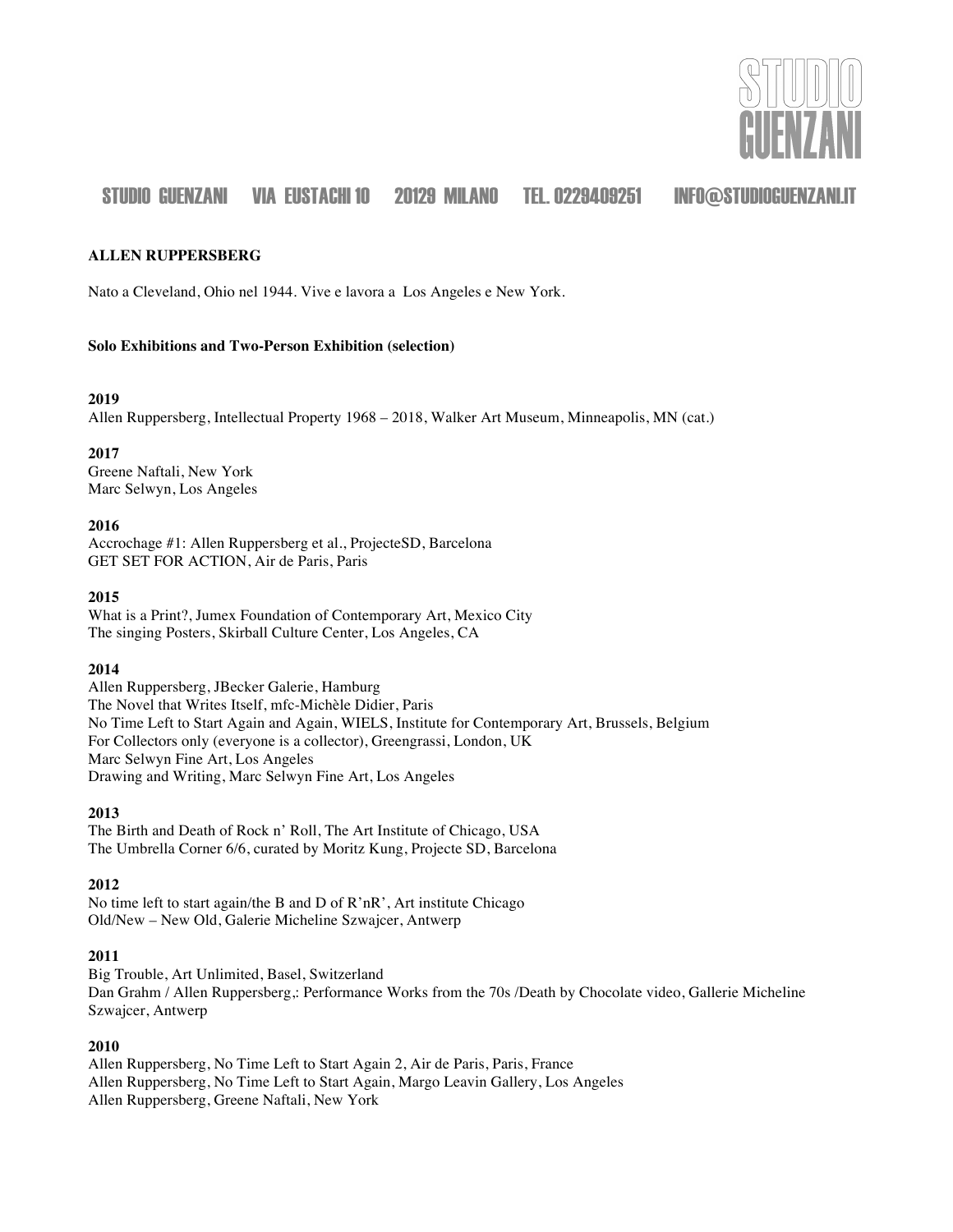

#### **2009**

Allen Ruppersberg, You and me or the art of give and take, Santa Monica Museum of Art, Santa Monica, CA Allen Ruppersberg, As the Crow Flies/How I miss the Avant-garde, greengrassi, London, UK

#### **2008**

Allen Ruppersberg, Camden Arts Centre, London, United Kingdom Allen Ruppersberg and Allan McCollum, Studio Guenzani, Milan, Italy Allen Ruppersberg, Selected Works, Margo Leavin Gallery, Los Angeles, CA

#### **2007**

Allen Ruppersberg, Galerie Micheline Szwajcer, Antwerp, Belgium

#### **2006**

Photo Works 1970-1973, Margo Leavin Gallery, Los Angeles Poetry and Rearrangemen, Galerie Martin Janda Raum Aktueller Kunst, Vienna Allen Ruppersberg, The Singing Posters, Nora Eccles Harrison Museum of Art, Utah State University, Logan, UT Allen Ruppersberg and Guy de Cointet, Air de Paris, Paris, France

Allen Ruppersberg, The Singing Posters, University Art Museum, Berkeley, CA

#### **2005**

One of Many-Origins and Variants, Kunsthalle Düsseldorf, Dundee Contemporary Arts, Dundee, Scotland (2006), Centro Andaluz de Arte Contemporaneo, Sevilla, Spain (2006)(cat.) Free Trade Art and Poetry, greengrassi, London Allen Ruppersberg, The Singing Posters, Parts II & III, Jurgen Becker; Karin Guenther / Nina Borgmann Galleries, Hamburg, Germany Allen Ruppersberg, The New Five-Foot Shelf, Texas Gallery, Houston, TX Allen Ruppersberg, Line Drawings, Book Pages, Games and a Puzzle, Christine Burgin Gallery, New York

#### **2004**

Allen Ruppersberg, The Singing Posters, Rice University, Sewall Gallery, Houston, TX Allen Ruppersberg, The New Five Foot Shelf and Other Projects Margo Leavin Gallery, Los Angeles Allen Ruppersberg, The New Five-Foot Shelf, Frans Hals Museum, Haarlem, The Netherlands

#### **2003**

The Singing Posters, Studio Guenzani, Milan, Italy Allen Ruppersberg, The Singing Posters, Poetry/Sound/Collage/Sculpture/Book Gorney Bravin + Lee, New York The New Five Foot Shelf, Frans Hals Museum, Haarlem, The Netherlands

#### **2002**

Galerie Micheline Szwajcer, Antwerpen, Belgio The New Five Foot Shelf, Galerie Erna Hecey, Lussemburgo Allen Ruppersberg, Drawings,1973-1980, Christine Burgin, New York

### **2001**

Colby College Museum of Art (Skowhegan School), Waterville, Maine Allen Ruppersberg, The New Five Foot Shelf, Galerie Micheline Szwajcer, Antwerp, Belgium Allen Ruppersberg, The Novel that Writes Itself; Honey I Rearranged the Collection, Margo Leavin Gallery, Los Angeles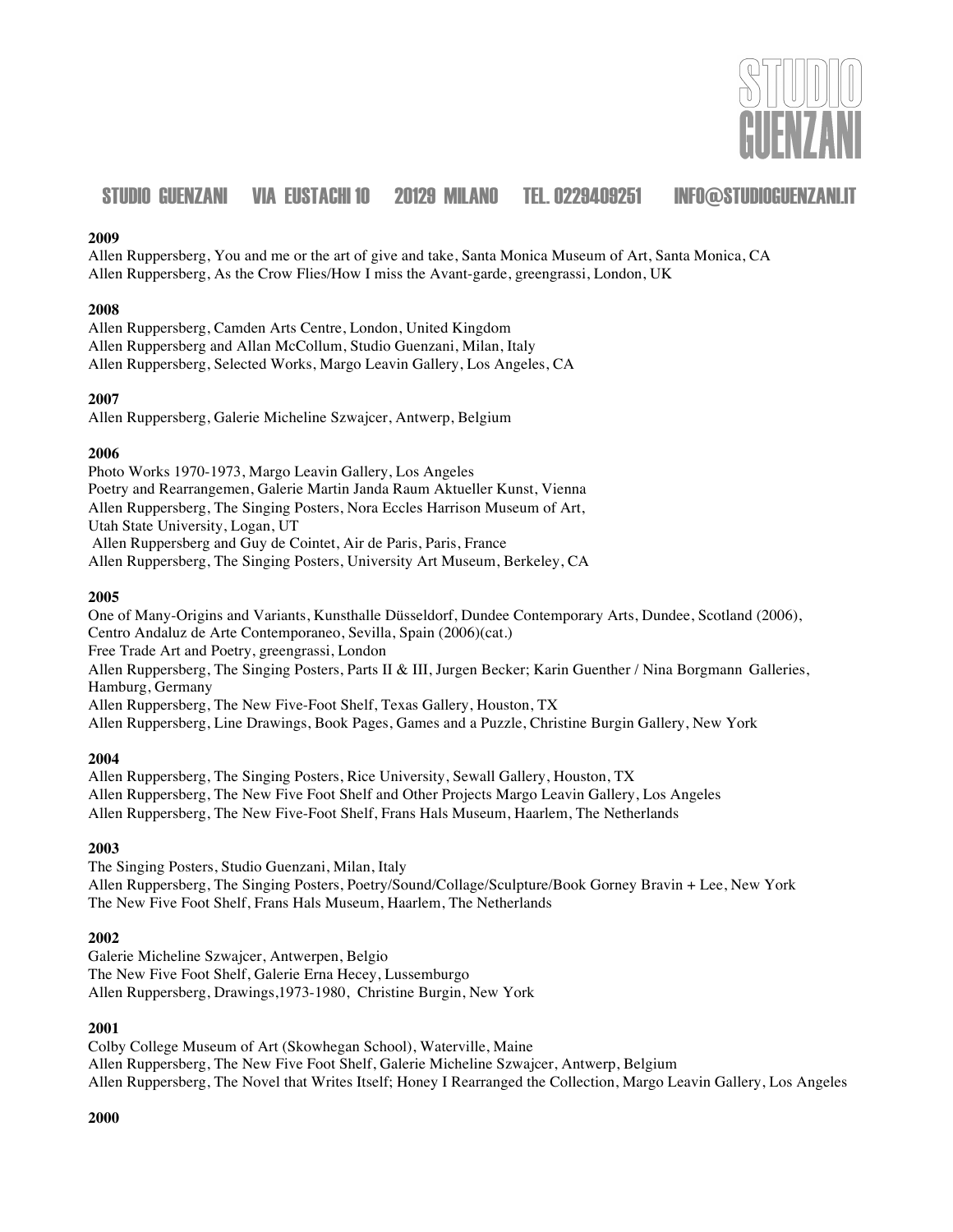

Allen Ruppersberg, The Novel That Writes Itself, ArtPace, San Antonio, TX Honey, I Rearranged the Collection, Christine Burgin Gallery, New York

#### **1999**

Studio Guenzani, Milano Allen Ruppersberg, One Man Show, Livres en tous Genres, Le Fonds Régional d'Art Contemporain Limousin, Limoges, France Chateau de Lavigny, Lavigny, Switzerland Honey, I rearranged the collection while you were gone, grengrassi, London The Novel That Writes Itself; Institute of Visual Arts, University of Wisconsin, Milwaukee, WI

#### **1998**

Letter to A Friend, Margo Leavin Gallery, Los Angeles

#### **1997**

Letter to A Friend, Portikus, Frankfurt, Germania

#### **1996**

Allen Ruppersberg, Proofs, Frac Nord Pas-de-Calais, Dunkerque, Francia Where's Al?, Magasin, Centre National d'Art Contemporain, Grenoble, Francia; (cat.) Margo Leavin Gallery, Los Angeles Larry Johnson/Allen Ruppersberg, Jay Gorney Modern Art, New York

#### **1994**

Studio Guenzani, Milan, Italy Galerie Gabrielle Maubrie, Parigi Galerie de Expeditie, Amsterdam Raum für Aktueller Kunst, Vienna, Austria Looking Backward. 2000 – 1887 Paintings, Sculpture, Drawings, Jay Gorney Modern Art, New York

#### **1993**

Linda Cathcart Gallery, Los Angeles, CA; "How to Remember A Better Tomorrow" "What was literature?", Jay Gorney Modern Art, New York, NY Siste Viator, Arnhem, The Netherlands Stedelijk Museum, Amsterdam, The Netherlands Galerie Francoise Lambert, Milan, Italy Situation Gallery, London, England

#### **1992**

"Personal Art II, 1974, 85, 92", Frac Limousin, Limoges, France Galerie de Expeditie, Amsterdam, The Netherlands (cat.) "The Difference between Analytic and Poetic Language", Galerie Paul Andriesse, Amsterdam, The Netherlands Galerie Daniel Buchholz, Köln, Germany "Personal Art", Christine Burgin Gallery, New York, NY

#### **1991**

Stichting De Appel, Amsterdam, The Netherlands (cat.) "The Myth of Metaphor" Galerie Gabrielle Maubrie, Paris, France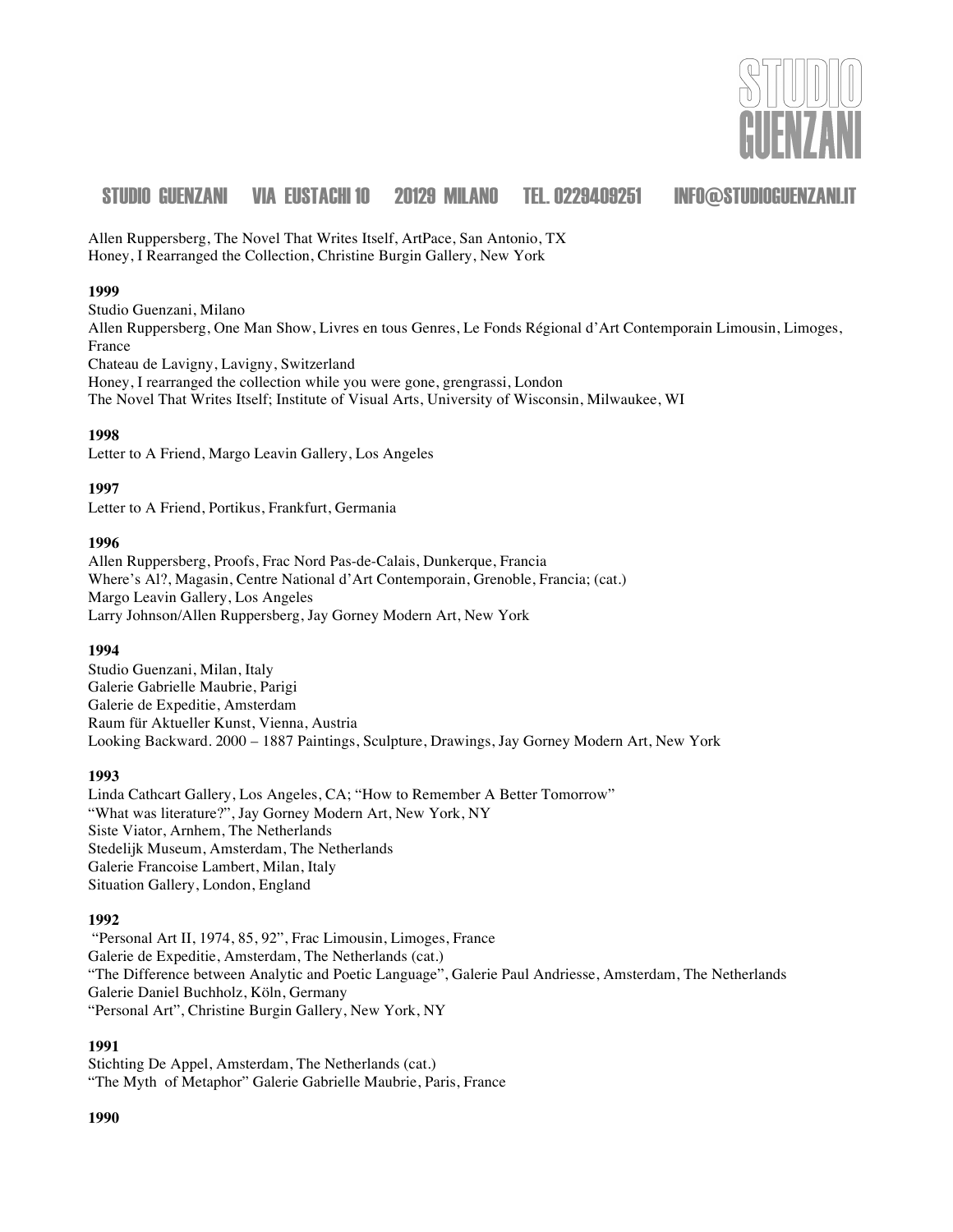

Richard Kuhlenschmidt Gallery, Los Angeles, CA

"Zoetrope from André Breton, Ponce de Leon and the Fountain of Youth"John Weber Gallery, New York, NY "How to Remember A Better Tomorrow"Christine Burgin Gallery, New York, NY

#### **1989**

How to Remember A Better Tomorrow, John Weber Gallery, New York

#### **1988**

James Corcoran Gallery, Los Angeles, CA Julian Preto Gallery, New York, NY Christine Burgin Gallery, New York, NY

#### **1987**

Hanes Art Center Gallery, University of North Carolina, Chapel Hill, NC

#### **1986**

Allen Ruppersberg: What are you Looking Art?, Cash/Newhouse Gallery, New York

#### **1985**

Marian Goodman Gallery, New York, NY The New Museum of Contemporary Art, New York, NY;"The Secret of Life and Death" James Corcoran Gallery, Los Angeles, CA The Museum of Contemporary Art, Los Angeles, CA; "The Secret of Life and Death" (cat., 13 Feb. - 26 May)

#### **1983**

James Corcoran Gallery, Los Angeles, CA

#### **1982**

Los Angeles Institute of Contemporary Art, Los Angeles, CA

#### **1980**

Marian Goodman Gallery, New York, NY The Clocktower, New York, NY; ""Some Marvellous Things" , André Breton, Ponce de Leon, and the Fountain of Youth" The Institute for Art and Urban Resources Inc., NY, "Some Marvelous Thing" The Texas Gallery, Houston, TX Marian Goodman Gallery, New York, NY

#### **1979**

Rosamund Felsen Gallery, Los Angeles, CA

#### **1978**

Art & Project, Amsterdam, The Netherlands; "Miscellaneous Men" The Texas Gallery, Houston, TX University of Southern California Library, Los Angeles, CA

#### **1977**

Fort Worth Art Museum, Fort Worth, TX; "The Picture of Dorian Gray" The Museum of Modern Art, New York, NY; "Projects: Allen Ruppersberg"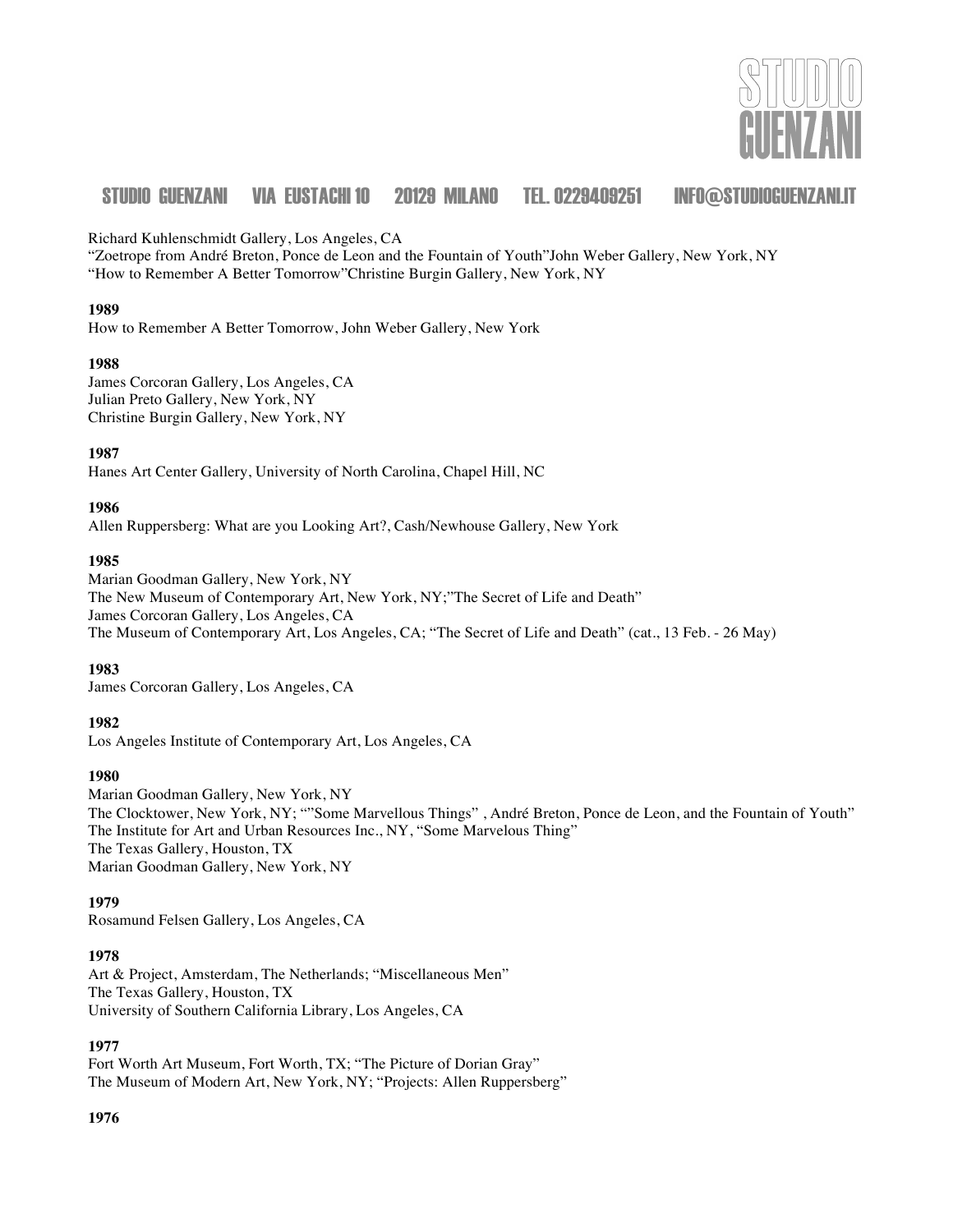

The Texas Gallery, Houston, TX Claire Copley, Inc., Los Angeles, CA; "The End of Part I"

#### **1974**

Kabinett für Aktuelle Kunst, Bremerhaven, Germany Claire Copley, Inc., Los Angeles, CA MTL and Art and Project, Anvers

#### **1973**

Information Gallery, University of California at Irvine, Irvine, CA Galerie Yvon Lambert, Paris, France; "Walden", 1972 Stedelijk Museum, Amsterdam, The Netherlands (cat. - 6 Oct. - 25 Nov.) Galerie Françoise Lambert, Milan, Italy Situation Gallery, London, England

#### **1972**

Pomona College Art Gallery, Montgomery Art Center, Claremont, CA; (cat. - 31 Oct.) Market Street Program, Venice, CA

**1971**

Art & Project, Amsterdam, The Netherlands

**1970** Pasadena Art Museum, Pasadena, CA

#### **1969**

Eugenia Butler Gallery, Los Angeles, CA; "Location Piece", 1968

#### **Group Exhibitions**

#### **2016**

Briser la Glace, Magasin, Grenoble Pages, La Halle – Lieu d'art, Pont-en-Royans The Beat Generation, Centre Pompidou, Paris

#### **2015**

Les ruses de l'intelligence, Parc Saint Léger, Pougues-les-Eaux Mark My Words, Gemini G.E.L., Joni Moisant Weyl Gallery, New York, NY Made in USA, V-A-C Foundation, Moscow Works on Paper, Greene Naftali, New York Rotation 1: Contemporary Art From the Peter Norton Gift, Kemper Art Museum, St. Louis, MI Best Culture, Centre Georges Pompidou, Paris Pliure. Epilogue (La bibliothèque, l'univers), Musée des Beaux-Arts, Paris, Paris Feast: Radical Hospitality in Contemporary Art, Weisman Art Museum, University of Minnesota, Minnesota More Konzeption Conception Now, Museum Morsboich, Leverkuseun Exhibition^3: Documenta5, Harald Szeemann, The Artists, University Art Gallery, Pittsburgh

### **2014**

Literary Devices, Fisher Landau Center of Art, Long Island City, New York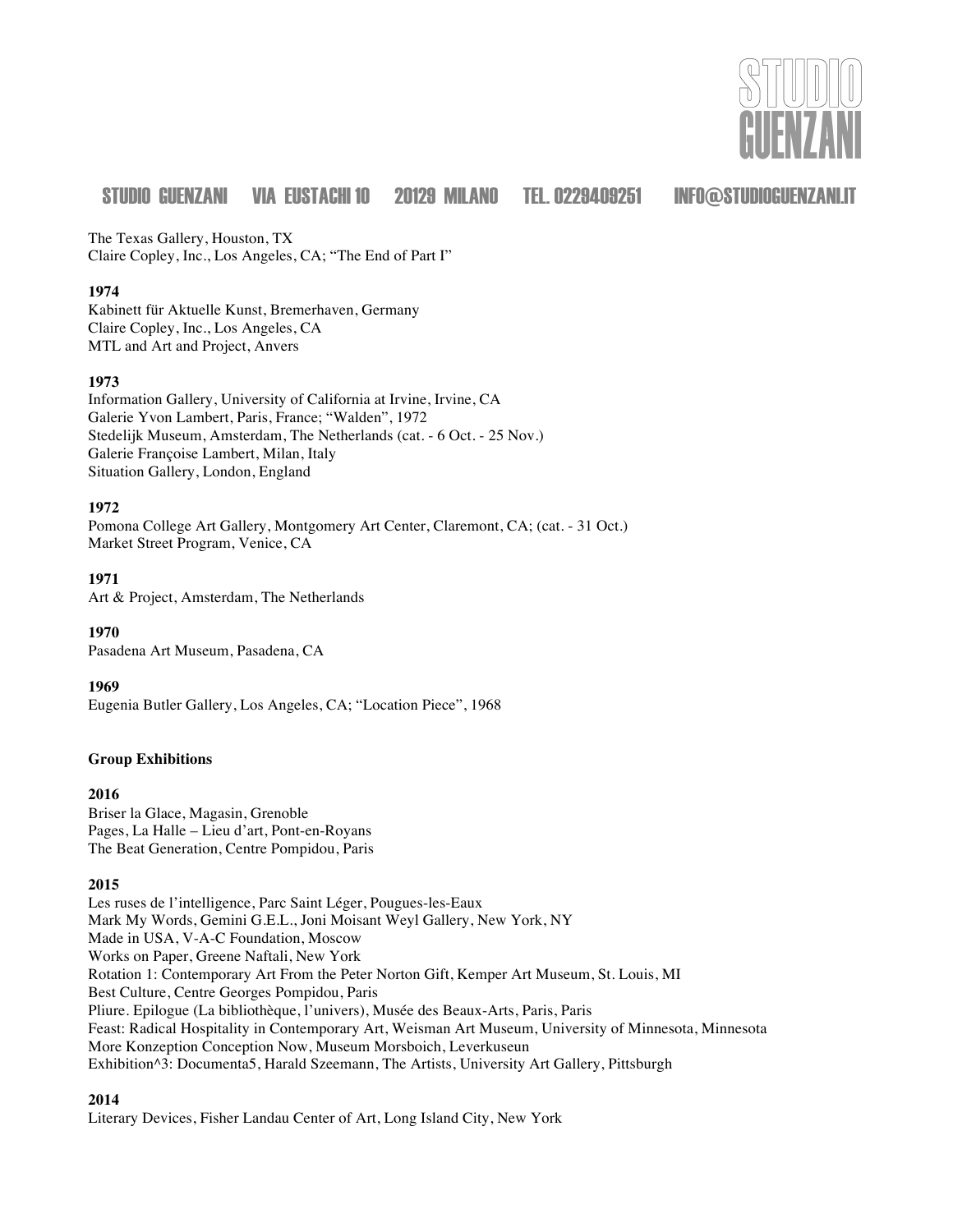

Thema exposite De Slag om Arnhem-De lege stad, Rozet, Arnhem Petals on Wind, Galerie Micheline Szwajcer, Bruxelles Bad Thoughts, Stedelijk Museum, Amsterdam Legacy: The Emily Fischer Landau Collection, San Jose Museum of Art, San Jose Sites of Reason. A Selection of Recent Acquisitions, MoMA, New York 1984-1999. The Decade, Centre Pompidou-Metz, Metz The Crime Was Almost Perfect, curated by Cristina Ricupero, Witte de With, Rotterdam Codex, CCA Wattis Institute for Contemporary Arts, San Francisco

#### **2013**

In Parts, curated by David Kiehl, Whitney Museum of Art, New York Paginations & Machinations, Air de Paris, Paris. 14 September – 31 October Drawing Time, Reading Time, curated by Claire Gilman, The Drawing Center, New York. Live in Your Head: When Attitudes Become Form, curated by Germano Celant with Thomas Demand and Rem Koolhaas, Fondazione Prada, Venice. Kaboom! Comics in Art, Weserburg Museum fern Kunst, Bremen, Germany Honey, I Rearranged the Collection. Bronx Museum, New York. Made in Space, Gavin Brown's Enterprise, New York

#### **2012**

The Feverish Library, organized in cooperation with Matthew Higgs, Friederich Petzel Gallery, New York. The Living Years: Art after 1989, Walker Art Center, Minneapolis, Minnesota Context Message, Zach Feuer Gallery, New York Cultural Production, Andrea Rosen Gallery, New York

#### **2011**

Legacy, Fisher Landau Center for Art, Queens, NY Cultural Production, Andrea Rosen Gallery, New York Light Years: Conceptual Art and the Photograph, 1964-1977, The Art Institute of Chicago, Chicago. Library Science, Artspace, New Haven, Connecticut Under the Big Black Sun: California Art 1971 - 1981,LA MOCA, Los Angeles State of Mind: Art from California circa 1970, Orange County Museum of Art, Newport Beach, CA Entertainment, Greene Naftali Gallery, New York, 3 March – 2 April It Happened at Pomona: Art at the Edge of Los Angeles 1969-1973

#### **2010**

The City Proper, curated by James Welling, Margo Leavin Gallery, Los Angeles Laocoon II, Contemporary Concerns, Vienna Conjuring Houdini, The Jewish Museum, New York, October 2010 – 27 March 2011 The Last Newspaper, New Museum, New York You Cant Get There From Here But You Can Get Here From There, curated by Courtenay Finn, Apexart, New York Held up by Columns, Renwick Gallery, New York, 8 July - 6 August 2010 Cette Anné LA, Galerie de la Marine, Nice 25 June – 3 October and Villa Arson, Nice Human, Musd Art Moderne et d'Art Contemporain, Nice Works in Edition, Margo Leavin Gallery, Los Angeles, R for Replicant, Kent & Vicki Logan Galleries, CCA Wattis Institute for Contemporary Arts, San Francisco Ear to Page, Center for Book Arts, New York Between Here and There: Passages in Contemporary Photography, The Metropolitan Museum, New York How Many Billboards? Art In Stead, MAK Center, Los Angeles Selections from the MCA Collection, Museum of Contemporary Art, Chicago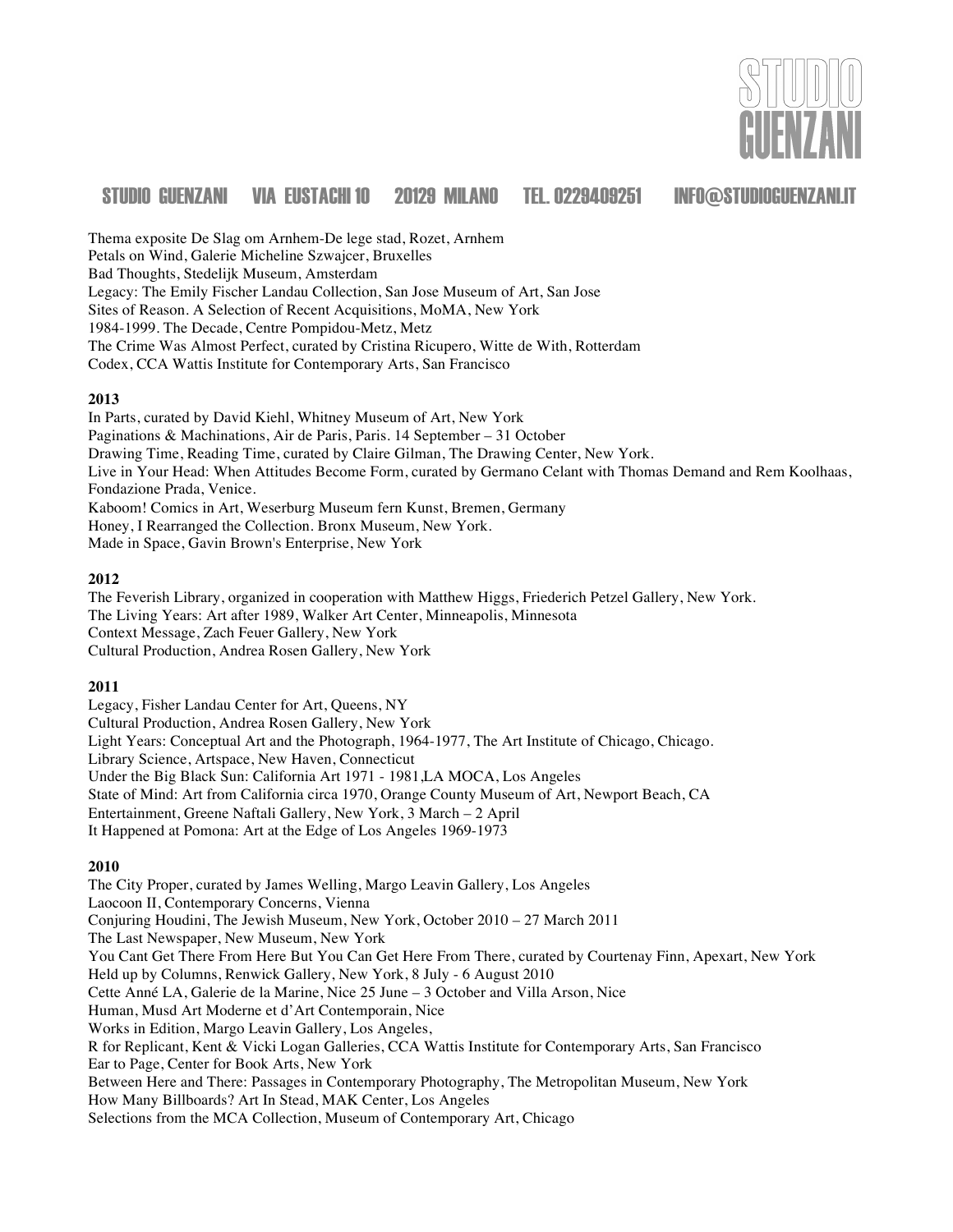

Reading Standing Up, Margo Leavin Gallery, Los Angeles

#### **2009**

William Leavitt, Allen Ruppersberg, Ger van Elk, Margo Leavin Gallery, Los Angeles In & Out of Amsterdam: Travels in Conceptual Art, 1960-1976, Museum of Modern Art, New York Living Color: Selections from the Collection, Hirshhorn Museum and Sculpture Garden, Washington, DC Consider the Lobster: And Other Essays, CCS Bard Hessel Museum of Art, Annandale-on-Hudson, NY Compass in Hand: Selections from The Judith Rothschild Foundation Contemporary Drawings Collection, Museum of Modern Art, New York No Bees, No Blueberries, Harris Lieberman, New York

#### **2008**

PAYDAY, Greene Naftali Gallery, New York Allan Kaprow—Art as Life, The Geffen Contemporary at the Museum of Contemporary Art, Los Angeles Hotel California, Vallois, Paris, France La Petite Histoire, curated by Gyonata Bonvicini, Kunstraum Noe, Vienna

#### **2007**

Summer 2007: William Leavitt, Allen Ruppersberg, Mungo Thomson, Margo Leavin Gallery Romantischer Konzeptualismus/Romantic Conceptualism, Kunsthalle Ng, Germany If Everybody had an Ocean: Brian Wilson: An Art, curated by Alex Farquarson, Tate Museum, St. Ives, UK Corpus Humorous, curated by Katie Herzog Pasadena City College, Pasadena, CA Open and Shut, curated by Maxwell G. Graham, Skestos Gabrielle Gallery, Chicago

#### **2006**

Kunst aus Los Angeles, Kunstverein Braunschweig e.V., Braunschweig, Germany Grey Flags, Sculpture Center, Long Island City, NY Los Angeles, 1955 - 1985, Centre Pompidou, Paris, France Elusive Materials, New Langton Arts, San Francisco Stories: Narrative/Story Art from the 70ties, Konrad Fischer Galerie, Dorf, Germany,

### **2005**

Conceptual Photography from the Collection, Laguna Art Museum, Laguna Beach, CA Lyon Biennial of Contemporary Art, Lyon, France From A to B and Back Again, Galerie chez Valentin, Paris, France Recent Acquisitions from the Athenaeum's Artists' Books and Artworks Collection, Athenaeum Music & Arts Library, La Jolla, California Un Art de Lecteurs, Galerie Art & Essai, Universite Rennes 2, Haute Bretagne, Rennes, Ascenseur Pour Rio, Fonds regional d'art contemporain de Bourgogne, Dijon, France Simon Moretti presents Spring/Summer, program pro'gram, London, England Private View 1980-2000: Collection Pierre Huber, Musee cantonal des Beaux-Arts, Lausanne, Switzerland

### **2004**

Art & Project Bulletin + Continuous Project + Allen Ruppersberg, Centre National de L'Estampe et de L'Art Imprime, Chatou, France

ISONETHINGBETTERTHANANOTHER, Galerie Aurel Scheibler, K Germany YA-T-IL Un Commissaire pour Sauver L'Exposition?, Galerie Georges-Philippe & Nathalie, Vallois, Paris My Modern Summer, Galerie Paul Andriesse, Amsterdam Sign Language, Museum of Contemporary Art, The Geffen Contemporary, Los Angeles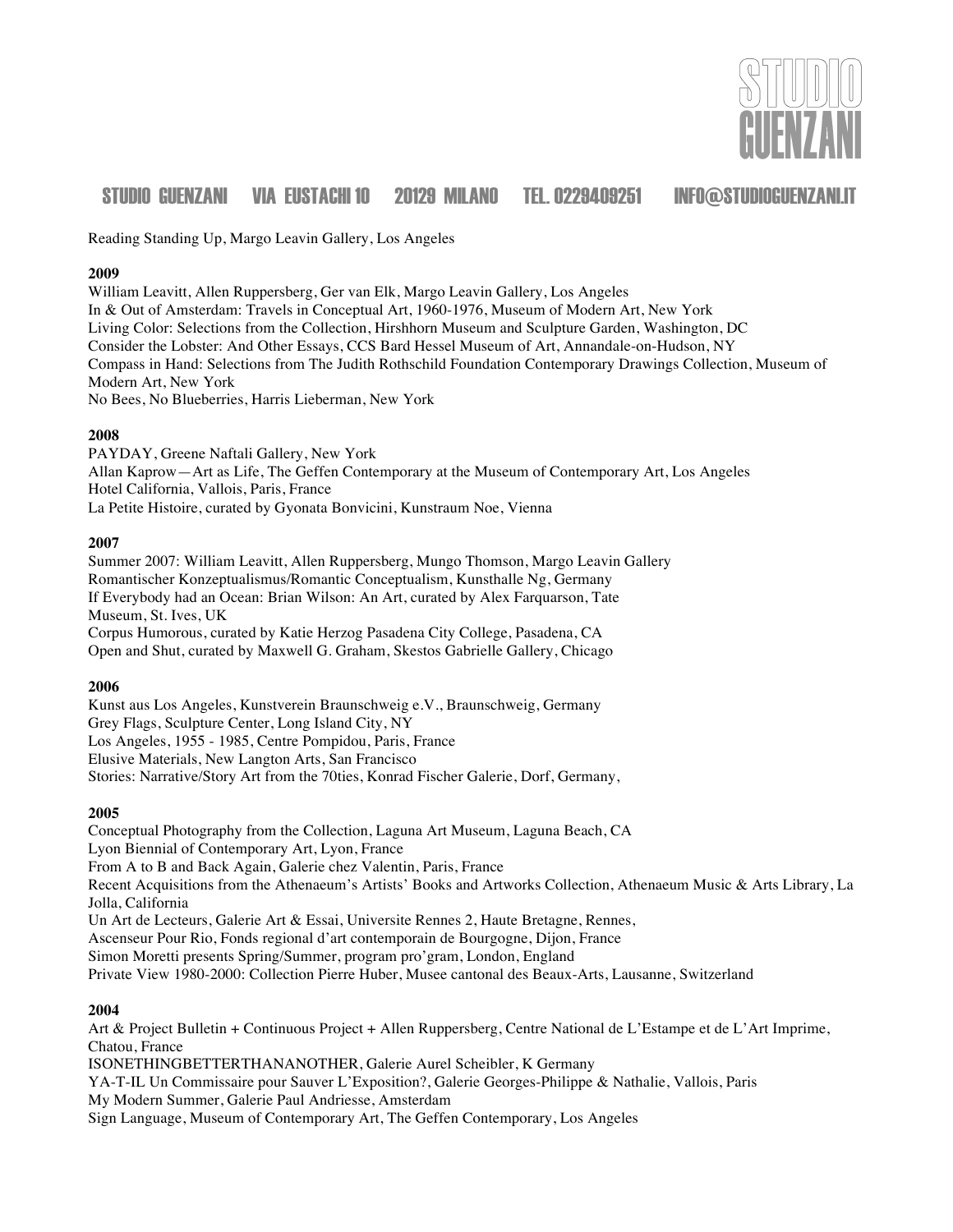

H2O (x) + 6, Margo Leavin Gallery, Los Angeles

Playlist, Palais de Tokyo, Paris, France

100 Artists See God. The Jewish Museum San Francisco, San Francisco

 2004, traveled to Laguna Art Museum, Laguna Beach, CA, 31 July – 3 October 2004; Institute of Contemporary Arts, London, 19 November 2004 – 9 January 2005; Contemporary Art Center of Virginia, Virginia Beach, VA, 9 June – 4 September 2005; Albright College Freedman Art Gallery, Reading, PA, 29 September – 8 January 2006; Cheekwood Museum of Art, Nashville, TN, 4

February – 16 April 2006 – curated by John Baldessari & Meg Cranston

Penelope attend Ulysse, centre d'art contemporain George Pompidou, Cajarc, France

Allen Ruppersberg. The New Five Foot Shelf, Frans Hals Museum de Hallen, Haarlem, The Netherlands

#### **2003**

The Last Picture Show: Artists Using Photography, 1960-1982 Walker Art Center, Minneapolis, MN, 11 October 2003 - 4 January 2004; traveled to: UCLA Hammer Museum, Los Angeles: 8 February – 9 May 2004; MARCO, Vigo, Spain, 28 May ,19 September 2004; Fotomuseum Winterthur, Switzerland, 26 November 2004, 13 February 2005; Miami Art Central, 20 March, 12 June 2005, 25th International Biennial of Graphic Art, Ljubjana, Slovenia, 10 June September 2003. Curated by Christophe Chevix

Raid the Icebox, Margo Leavin Gallery, Los Angeles UCLA Hammer Museum, Los Angeles,

A Perilous Space, Magnani, London

#### **2002**

Quasi Come: The Beauty of Fake and Forgery in Literature and Art,Instituto Italiano di Cultura, Los Angeles Cowboys, Indians & The Big Picture, McMullen Museum, Boston College, Boston To Whom It May Concern, Logan Galleries, CCAC Wattis Institute for Contemporary Arts, San Francisco Memorial Signs for the Present, Merghelynckmuseum, Belgium My Modern Summer, Galerie Paul Andriesse, Amsterdam Cadavre Exquis, Galerie Georges Phiippe &Nathalie Vallois, Paris David Deutsch, Emil Lukas, Fabian Marcaccio, Alexis Rockman, Allen Ruppersberg, Jessica Stockholder, Gorney Bravin + Lee, New York ConArt, Site gallery, Sheffield, UK JRP Editions, Raum Aktueller Kunst, Vienna

#### **2001**

A Private Reading, The Book as Image and Object, Senior and Shopmaker gallery, New York, NY Chouinard; A Living Legacy, Oceanside Museum of Art, Oceanside, CA Art Express; art minimal et conceptuel amcain: t d'une collection, Musd art moderne et contemporain (Mamco), Geneva Das Ged⊡tnis der Kunst: Geschichte und Erinnerung in der Kunst der Gegenwart, Schirn Kunsthalle Frankfurt, Frankfurt

#### **2000**

Das Gedtnis der Kunst: Gesclund Erinnerungin der Kunst der Gegenwart, Schirn Kunstalle Frankfurt and Historishes Museum, Frankfurt, Germany Protest and Survive, Whitechapel Art Gallery, Gallery Library, Margo Leavin Gallery, Los Angeles Poesie ove Sneeuwwitje, Pfft…Museum voor Moderne Kunst Arhem, Arhem, The Netherlands Zig-Zag, Le Fonds Regional d'Art Contemporain, Picardie, Amiens, France too early too late, Margo Leavin Gallery, Los Angeles LA, Monika Sprlerie, Cologne, Germany, March – April The Big G Stands for Goodness: Corita Kent's 1960s POP, Harriet and Charles Luckman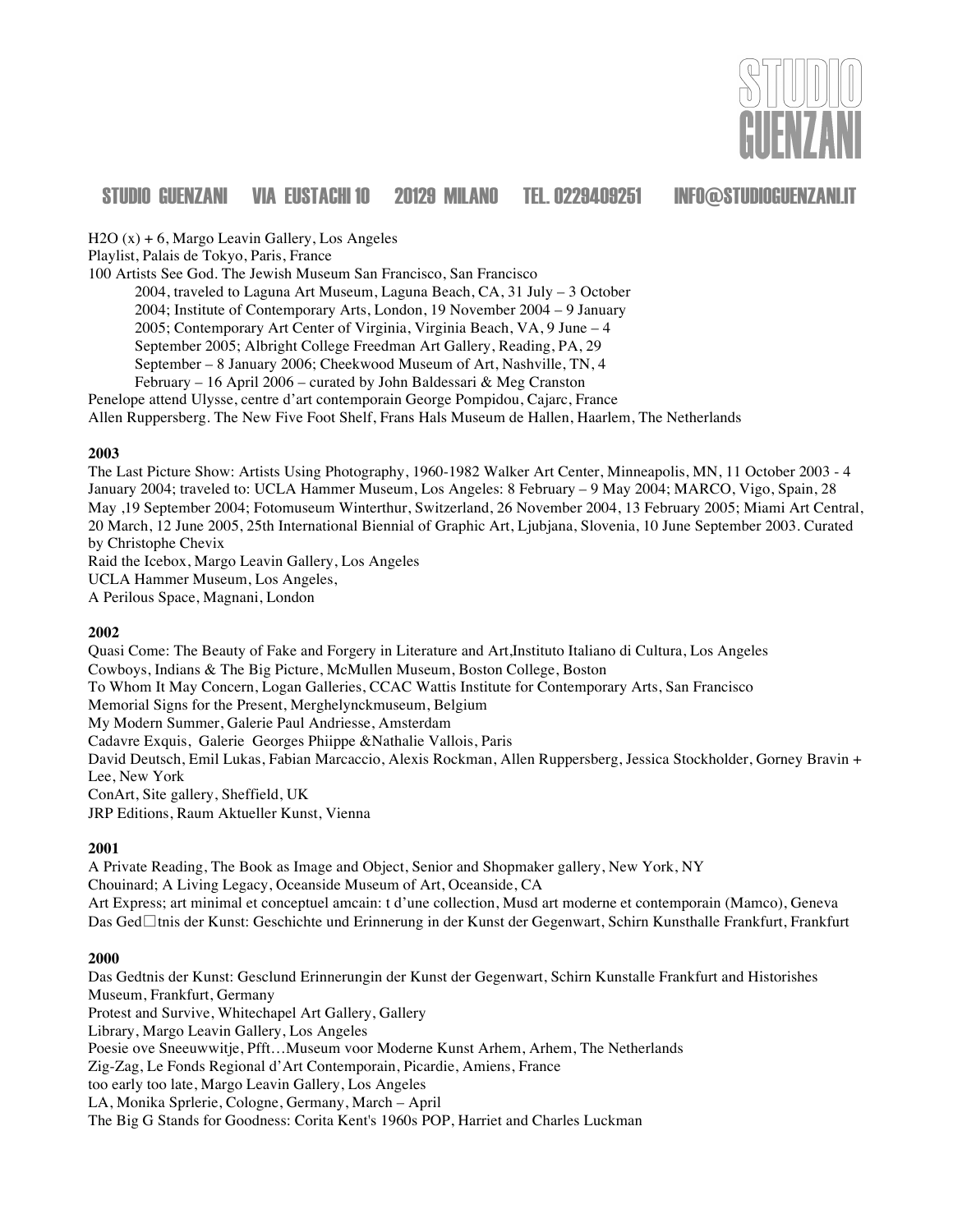

Fine Arts Gallery, California State University, Los Angeles

#### **1999**

Los Angeles, Galeries Sabine Knust and Philomene Magers, Munich, Germany Allan McCollum, Al Ruppersberg, Andy Warhol, Wallace Berman and Jeff Koons, Nicole Klagsbrun, New York Changement d'air, Musd Art Moderne, Villeneuve d'Ascq, France Sordid Sentimental, The Manchester Metropolitan University, Manchester, United Kingdom Story, AC Project Room, New York, curated by Elyse Goldberg Transmute, Museum of Contemporary Art, Chicago Oeuvres de la collection du FRAC Centre, Le Fonds R 覩 onal d Art Contemporain des Pays de la Loire, Nantes, FranceWallace Berman, Kenneth Goldsmith, Allen Ruppersberg, Gorney Bravin and Lee, New York Radical P.A.S.T.: Contemporary Art in Pasadena 1960-1974; Southern California Art: 1969-1974, Process as the Muse, Armory Center for the Arts, Pasadena, CA

#### **1998**

Life lessons, How Art Can Change Your Life, Laguna Art Museum, Laguna Beach, CA Patchwork in Progress 4 - Siste Viator (Stop Traveller), Musd'Art Moderne et Contemporain, Geneva One Step Backwards, Centre genis de gravure contemporaine, Geneva Mai 98, Positions in Contemporary Art since the 60s, Josef-Haubrich-Kuntshalle, Cologne, Germany TransFiction I: Point Blank, Charim Klocker, Vienna The Everyday Sublime, Barbara Krakow Gallery, Boston Serio Ludere: Oeuvres de la collection du F.R.A.C. RhAlpes, Les Halles, Ecole Nationale des Beaux-Arts, Lyon, France Oeuvres de la collection du F.R.A.C. Poitou-Charentes, Le Fonds Ronal d'Art Contemporain, Marseille, France David Zwirner Gallery, New York, Video Reference Library L'Hypoth du tableau vol Musd'Art Moderne et Contemporain, Geneva Margo Leavin Gallery, Los Angeles

#### **1997**

The Best of All Possible Worlds, Skulptur Projekte in M, Germany, curated by Kasper K and Klaus Bussman Collaboration/Transformation: Lithographs from the Hamilton Press, Montgomery Gallery, Montgomery Gallery, Pomona College, Claremont; West Coast: la Photographie Amcaine dans la Collection du Fonds Ronal d'Art Contemporain Poitou-Charentes, H Saint-Simon, Angoul, France Fake Ecstasy with Me, Museum of Contemporary Art, Chicago The View from Denver, Museum Moderne Kunst, Vienna, 4 July curated by Dianne Vanerlip L'Espace Construit: Collection du F.R.A.C. Centre, Musdes Beaux-Arts d'Orls, le CarrSt. Vincant, Sc National, l'Institut d'Arts Visuels, Orls, France Sunshine & Noir. Art in LA 1960 - 1997, Louisiana Museum of Modern Art, Humlebaek, Moment Ginza, Magasin, Centre National d'Art Contemporain, Grenoble, France, organized by Dominique Gonzalez-Foerster Art Lab: 13 Curators / One Collection, Center for Curatorial Studies, Bard College, Annandale-On-Hudson, NY SLAD: Jean Blackburn, Jeanne Dunning, Rochelle Feinstein, Allen Ruppersberg, Jim Shaw, Thomas Trosch, Lisa Yuskavage, Apex Art, New York, NY A Singular Vision: Prints from Landfall Press, The Museum of Modern Art, New York **1996**

Paul McCarthy, Paul Noble, Allen Ruppersberg, Jay Gorney Modern Art, New York Some Recent Acquisitions, The Museum of Modern Art, New York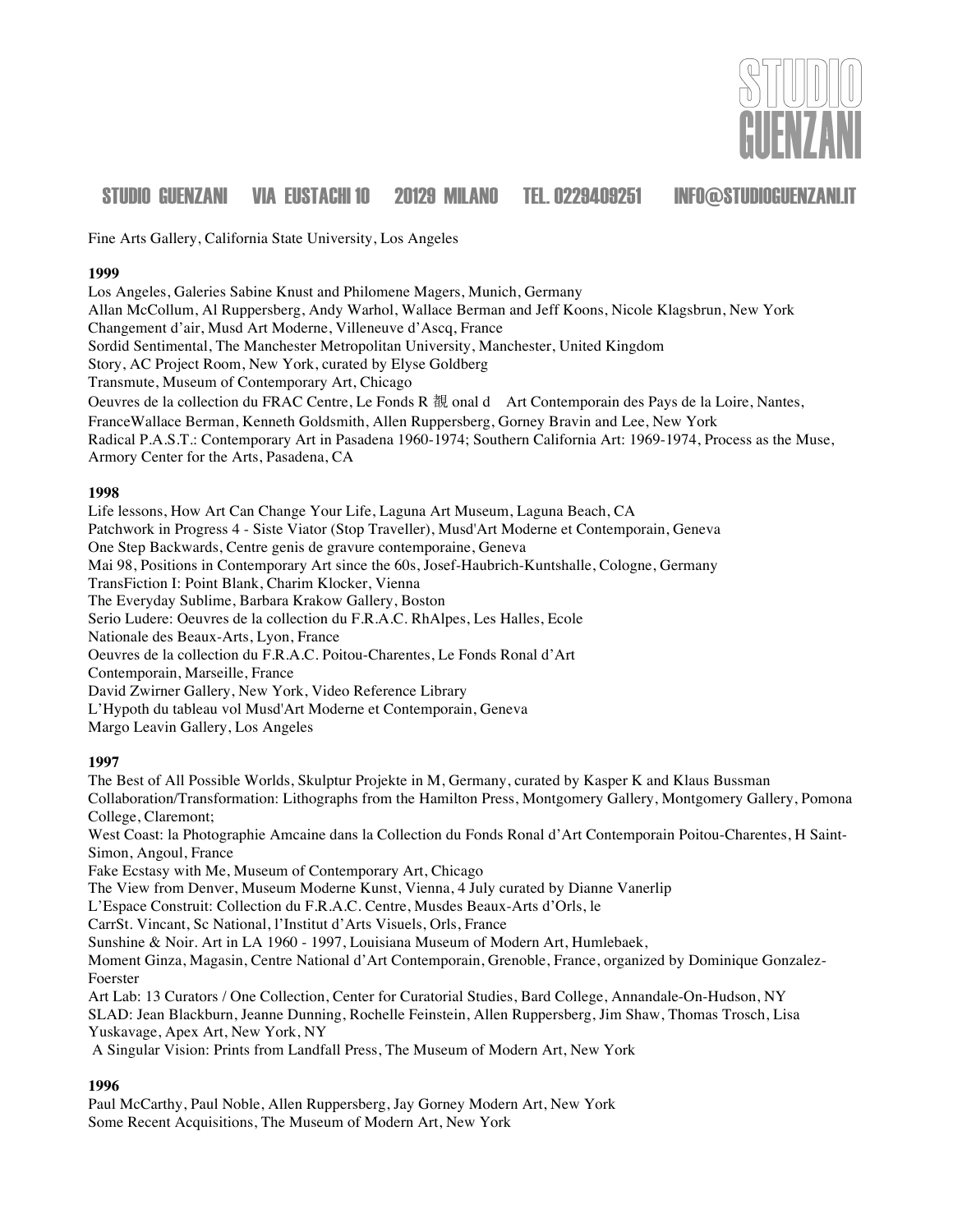

Just Past: The Contemporary in MoCA's Permanent Collection 1975-1996, The Museum of Contemporary Art, Los Angeles

Art at the End of the 20th Century: Selections from the Whitney Museum of American Art, National Gallery, Alexander Soutzos Museum, Athens, Greece

Thinking Print: Books to Billboards, 1980-95, The Museum of Modern Art, New York

Some Grids, Los Angeles County Museum of Art, Los Angeles

Disneyland After Dark, Kunstamt Kreuzberg/Bethanien, Berlin, Germany

Hall of Mirrors: Art and Film Since 1945, The Museum of Contemporary Art, Los Angeles. Traveled to: The Wexner Center for the Arts, Columbus, OH; Palazzo delle Esposizioni, Rome; Museum of Contemporary Art, Chicago Acquiring Minds: Contemporary Art in Santa Barbara Collections, Santa Barbara Contemporary Arts Forum, Santa Barbara, CA

Reel Works: Artists Films and Videos of the '70's, Museum of Contemporary Art, Miami Controfigura, Studio Guenzani, Milan, February

#### **1995**

Drawings from the Collection of Agnes Gund, The Century Association, New York 25 Years: An Exhibition of Selected Works, Margo Leavin Gallery, Los Angeles Photocollages, Le Consortium, Dijon, France 1965-1975: Reconsidering the Object of Art, The Museum of Contemporary Art, Los Angeles Commercial Art - Christian Marclay, Allen Ruppersberg, Alexis Smith, Galerie Paule Anglim, San Francisco Untitled (Reading Room), Margo Leavin Gallery, Los Angeles Dialogues de Paix, Parc de l'Ariana and Palais des Nations, United Nations, Geneva Works by Raul Guerrero, William Leavitt and Allen Ruppersberg, Gallery 3770 Park Boulevard, San Diego Articulations: Forms of Language in Contemporary Art, Fisher Landau Center, Long Island

#### **1994**

Cocido y Crudo, Museo Nacionale, Centre de Arte Reina Sofia, Madrid, Spain, 14 Five Longish Wood Sculptures, Feature, New York In the Field: Landscape in Recent Photography, Margo Leavin Gallery, Los Angeles Drawn in the 70s, Brooke Alexander Gallery, New York The Century of the Multiple, Deichtorhallen Hamburg, Germany Paper Work, John Weber Gallery, New York, NY Sortir da sa R  $\Box$  rve, Galerie Gabrielle Maubrie, Paris Sea Change: Benefit for Franklin Furnace, Josh Baer Gallery, NY Tekenwerk / Drawing, Galerie Paul Andriesse, Amsterdam Ideas and Objects: Selected Drawings and Sculptures from the Permanent Collection, The Whitney Museum of American Art, New York, curated by Adam Weinberg and Beth Venn L'Hiver de l'Amour, ARC, Mus  $\Box$  d Art Moderne de la Ville de Paris; P.S.1 Museum, Long Island City, NY, curated by Elein Fleiss, Dominique Gonzalez–Foerster, Bernard Joisten, Jean–Luc Vilmouth & Olivier Zahm For 35 Years: Brooke Alexander Editions, The Museum of Modern Art, New York Crime, Solo Impression Inc. / Solo Gallery, New York Sampler: Southern California Video Tape Collection 1970 1993, Studio Guenzani, Milan, Italy, curated by Paul McCarthy Don't Look Now, Thread Waxing Space, New York, 22 January - 26 February, curated by Joshua Decter **1993** Tables: Selections from the Lannan Foundation Collection, Lannan Foundation, Los Angeles Sampler: Southern California Video Tape Collection, 1970–1993, David Zwirner Gallery, New York

Restaurant, Restaurant–Bar La Bocca, Paris, curated by Marc Jancou

Hotel Carlton, Hotel Carlton, Paris, curated by Hans Ulrich Obri

Summer Reading, Texas Gallery, Houston, TX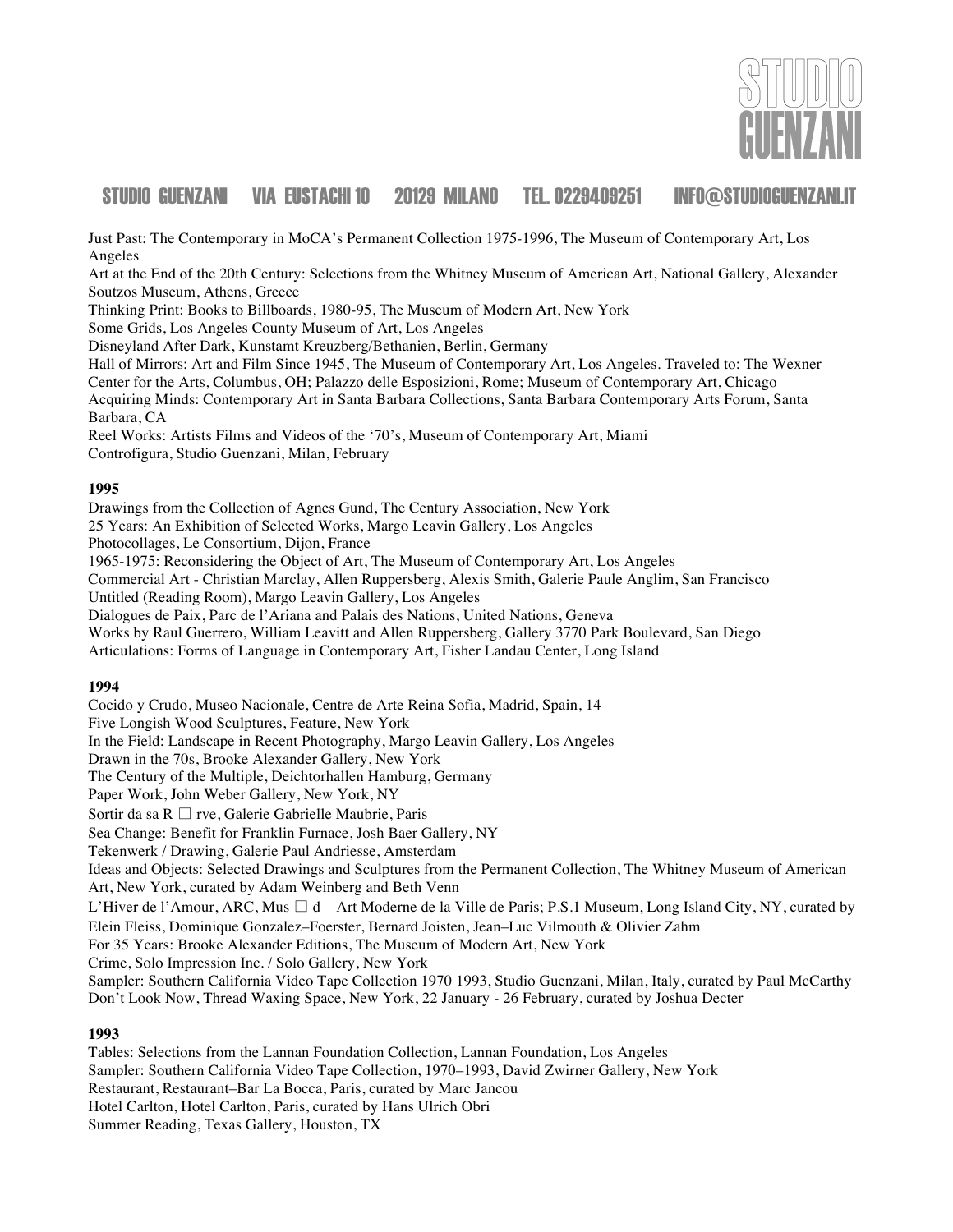

Sonsbeek 93, Arnhem, The Netherlands, curated by Valerie Smith Moving, Stichting de Appel, Amsterdam Rendez–vous manqu 豬 Galerie Gabrielle Maubrie, Paris Paul Etienne Lincoln, Andrew Topolski, Frans Jacobi, Angela Bohnen, Allen Ruppersberg, Galerie Von der Tann, Berlin The Elusive Object: Recent Sculpture from the Permanent Collection of The Whitney Museum of American Art, Whitney Museum of American Art at Champion, Stamford, CT Sculpture and Multiples, Brooke Alexander Gallery and Brooke Alexander Editions, New York Hans–Peter Feldmann, Rodney Graham, Allen Ruppersberg, 303 Gallery, New York

#### **1992**

Postcards from Alphaville: Jean–Luc Godard in Contemporary Art, P.S. I Museum, Long Island City, NY, curated by Meyer Raphael Rubenstein Proof: Los Angeles Art and the Photograph, 1960 –1980, Laguna Art Museum, Laguna Beach, CA One + One, La Galerie du Mois, Paris, France Harry Shunk/Projects, Musd'Art Moderne et d'Art Contemporain, Pier 18 Brain: Internal Affairs, Beatrixziekenhuis Gorinchem, Gorinchem, The Netherlands Lincoln, Topolski, Jacobi, Bohnen, Allen Ruppersberg, Galerie Von Der Tann, Berlin, Germany Tattoo Collection, Air de Paris and Galerie Urbi et Orbi, Paris Drawings, Stuart Regen Gallery, Los Angeles Overlays, Louver Gallery, New York One Leading to Another, 303 Gallery, New York

#### **1991**

A Passion for Art, Tony Shafrazi Gallery, New York Just what is it that makes today's homes so different, so appealing?, The Hyde Collection, Glens Falls, NY, curated by Dan Cameron,exhibition catalogue L'Esprit Biblioth  $\Box$  e, La Galerie du Mois, Paris Artist's Books from A to Z, Center for Book Arts, New York, curated by David Lee 1969, Daniel Newburg Gallery, New York, curated by Robert Nickas The Invisible Body, Rempire Fine Art and Gallery, New York, curated by Alan Jones Recent Editions by Gallery Artists, Christine Burgin Gallery, New York Letters, Christine Burgin Gallery, New York No Man's Time, Villa Arson Nice, Nice, France Nightlines, Centraal Museum Utrecht, Utrecht, The Netherlands Biennial 1991, Whitney Museum of American Art, New York, exhibition catalogue The Fetish of Knowledge, Real Art Ways, Hartford, CT, curated by Jim Hyde Outside America: Going into the 90's, Fay Gold Gallery, Atlanta, urated by Collins & Milazzo Collage: New Applications, Lehman College Art Gallery, New York Group Show, Landfall Press, Chicago Karen Kilimnik, Raymond Pettibon, Allen Ruppersberg, 303 Gallery, New York Los Angeles 1970 – 75, Christine Burgin Gallery, New York Traveled to Richard Kuhlenschmidt Gallery, Los Angeles 20th Century Collage – A Survey Exhibition, Margo Leavin Gallery, Los Angeles Musd'Art Moderne et d'Art Contemporain, Nice, France In the Beginning, Cleveland Center for Contemporary Art, Cleveland, curated by William Radawec

#### **1990**

Word As Image, Milwaukee Art Museum, Milwaukee, Wl; traveled to: Contemporary Arts Museum, Houston, TX Re Framing Cartoons: In & Out of Context, Loughelton Gallery, New York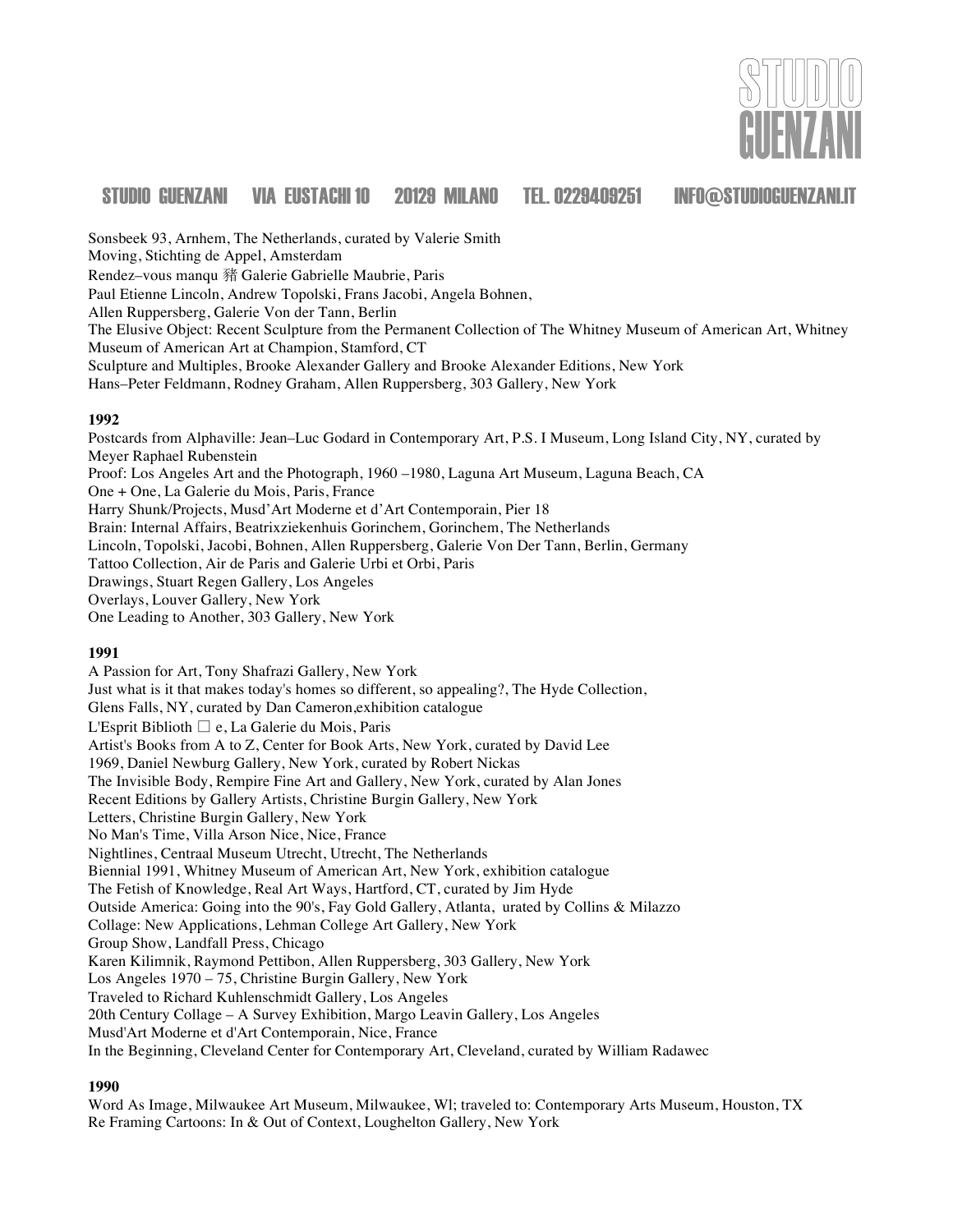

Hollywoodland, fiction/nonfiction, New York

Art Conceptuel, Formes Conceptuelles, Galerie 1900–2000, Paris, exhibition catalogue All Quiet on the Western Front, Galerie Antoine Candau, Paris, curated by Collins and Milazzo Brooke Alexander Editions: Selected Publications 1969–1989, Brooke Alexander Editions, New York Black and White: Works on Paper, Linda Cathcart Gallery, Santa Monica, CA Boys and Girls, Men and Women, Addison Gallery of American Art, Phillips Academy, Andover, MA Crossing the Line: Word & Image in Art, Montgomery Gallery, Pomona College, Claremont Pharmacy, Jan Kesner Gallery, Los Angeles, curated by Cliff Benjamin The Last Laugh: Irony, Humor, Self–Mockery and Derision, Massimo Audiello Gallery, New York Information, Terrain Gallery, San Francisco, curated by Robert Nickas Unrealism, Paul Kasmin Gallery, New York

#### **1989**

Amerikarma, Hallwalls Contemporary Arts Center, Buffalo, NY,curated by Don Levin Double Take: Advertising Reconsidered, Contemporary Arts Center, Buffalo, NY, curated by Hudson Jessica Diamond, Mike Kelley, Allen Ruppersberg, Christine Burgin Gallery, New York A Good Read: The Book as Metaphor, Barbara Toll Gallery, New York New York Winners, The BMW Gallery, New York Constructing a History: A Focus on the Permanent Collection, The Museum of Contemporary Art, Los Angeles Words in Print, Landfall Press, Chicago Seeing is Believing, Christine Burgin Gallery, New York

#### **1988**

The First Generation, 1940-1962, James Corcoran Gallery, Santa Monica, CA; Shoshana Wayne Gallery, Santa Monica, CA. The Second Generation,

1957-87, series of three exhibitions titled: Lost and Found in California: Decades of Assemblage Art Life Like, Lorence Monk Gallery, New York, curated by Marvin Heiferman A Drawing Show, Cable Gallery, New York, curated by Jerry Saltz

#### **1987**

L A. Hot & Cool, M.I.T. List Visual Arts Center, Cambridge, MA Art Against AIDS, Multiple Galleries, New York Collection Agnes et Frits Becht, Centre Regional d'Art Contemporain Midi Pyrenees, France Perverted By Language, Hillwood Art Gallery, Long Island University, Greenvale, NY L.A. Hot and Cool: Pioneers, Bank of Boston Art Gallery, Cambridge, MA

#### **1986**

Faculty Exhibition, University of North Carolina, Chapel Hill, NC Group Show, Cash/Newhouse Gallery, New York When Attitude Becomes Form, Bess Cutler Gallery, New York Awards in the Visual Arts, Neuberger Museum, State University of New York, Purchase, NY Altered States, Procter Arts Center, Bard College, Annandale-on-Hudson, New York

#### **1985**

Language and Art, New Langton Arts, San Francisco Imagine There's a Future, Attack Gallery, Los Angeles Group Show, Marian Goodman Gallery, New York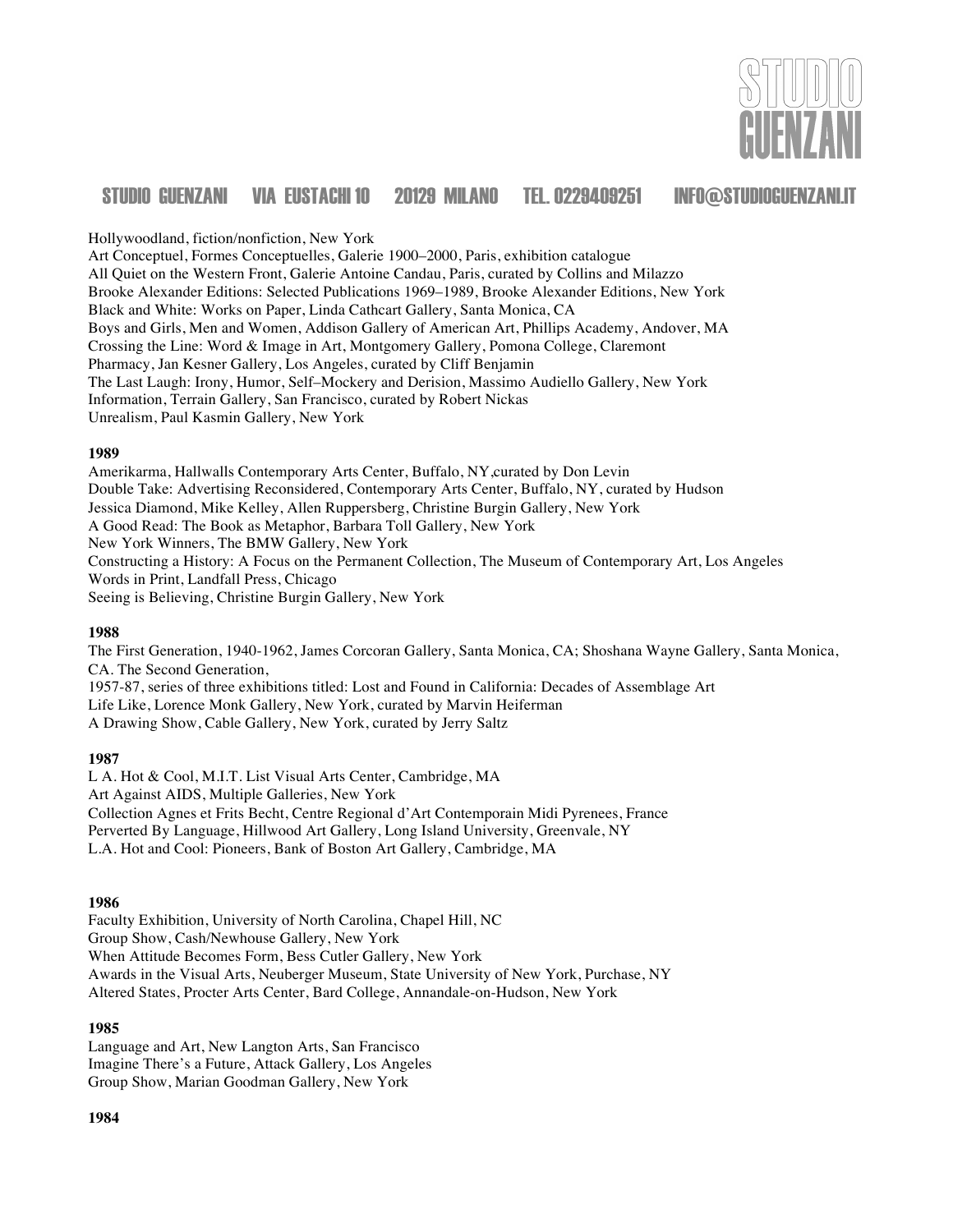

The Becht Collection: Visual Art from the Agnes and Frits Becht Collection, Stedelijk Museum, Amsterdam

#### **1983**

Imagine There's a Future, Attack Gallery, Los Angeles Inaugural Show, Marian Goodman Gallery, New York Language, Drama, Source, and Vision, The New Museum of Contemporary Art, New York

#### **1981**

Shift L.A. / N.Y., Newport Harbor Art Museum, Newport Beach, CA, Traveled to: Neuberger Museum, State University of New York, Purchase, NY Stay Tuned, The New Museum of Contemporary Art, New York Preview New Works, Marian Goodman Gallery, New York

#### **1980**

Richard Artschwager, Claes Oldenburg, Allen Ruppersberg, J. Walter Thompson, New York

#### **1979**

Allen to Zucher, Texas Gallery, Houston, TX Christmas in July, Rosamund Felsen Gallery, Los Angeles American Exhibition, Art Institute of Chicago, 9 June - 5 August History/Religion/Biography, Rosamund Felsen Gallery, Los Angeles Los Angeles – Toronto Exchange, A.C.T., Toronto, Canada, with Los Angeles Institute of Contemporary Art With a Smile, Marian Goodman Gallery, New York

#### **1977**

Book Works, The Museum of Modern Art, New York American Narrative Story Art, Contemporary Arts Museum, Houston, TX Winnipeg Art Center, Winnipeg, Canada; New Orleans Contemporary Art Center, LA The Artist's Book, Mandeville Art Gallery, University of California, San Diego Theodoran Awards: Nine Artists, Solomon R. Guggenheim Museum, New York, February Paper Art, Pomona College Art Gallery, Claremont, CA

#### **1976**

Group Show, Art & Project, Amsterdam, The Netherlands California Painting and Sculpture: The Modern Era, San Francisco Museum of Modern Art, San Francisco. Art & Project Show, Fine Arts Building, New York Exhibitions and Presentations, Los Angeles Institute of Contemporary Art Los Angeles: Selections from the Art Landing Service, The Museum of Modern Art, New York Via Los Angeles, Portland Center for the Visual Arts, Portland, OR Painting and Sculpture in California: The Modern Era, Smithsonian Institution, Washington DC

#### **1975**

Collector's Choice: Where I've been - Where I'm Going, Los Angeles Institute of Contemporary Art, Los Angeles Environment and the New Art: 1960-75, University of California at Davis Verbal / Visual, University of California at Santa Barbara Biennial Exhibition, Whitney Museum of American Art, New York

#### **1974**

December Drawing Show, Claire Copley Gallery, Los Angeles Selections from Cirrus Editions, Ltd., Los Angeles County Museum of Art, Los Angeles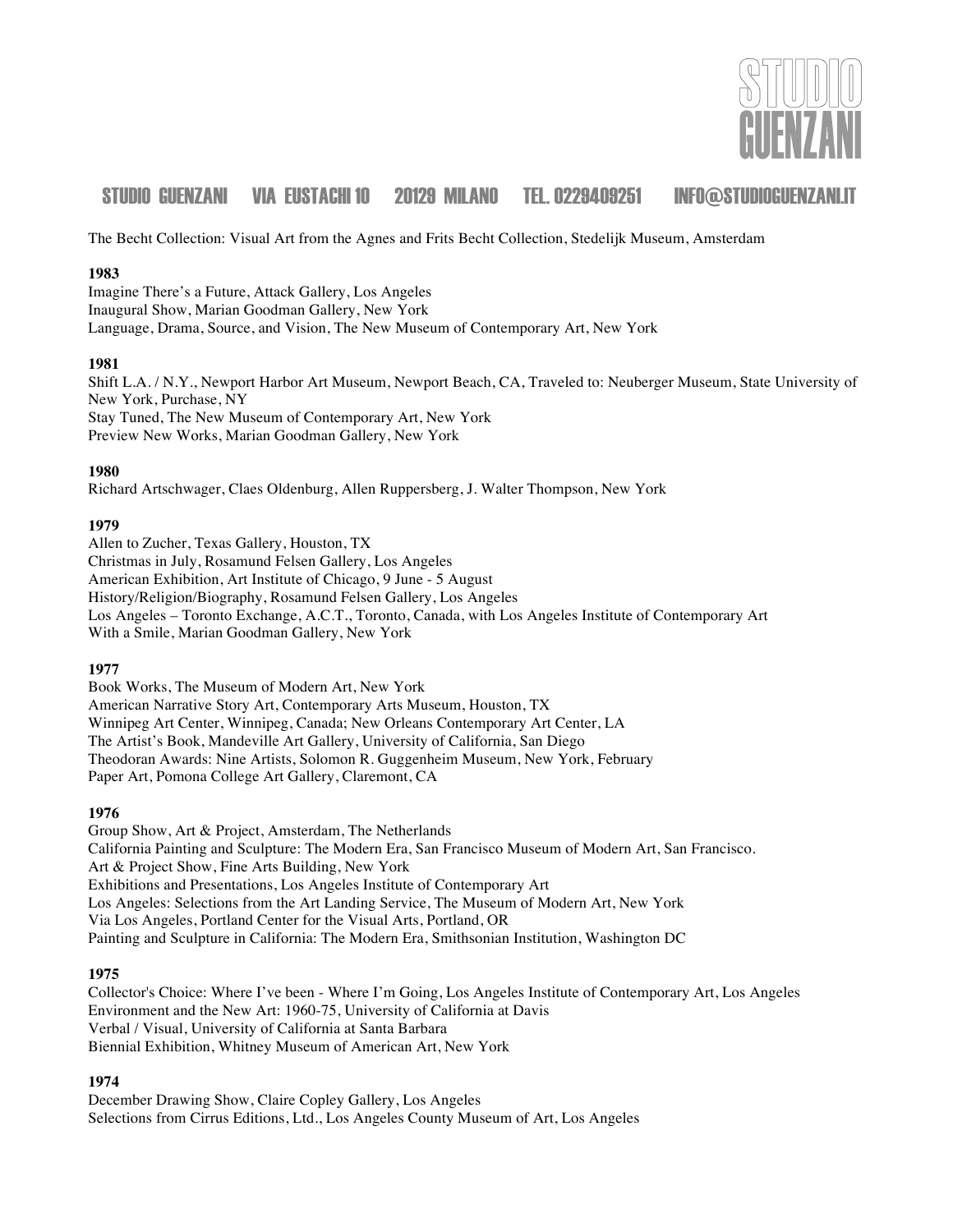

Contemporary Idioms: Some New Los Angeles Galleries, University of California, Santa Barbara Ger van Elk, William Leavitt, Allen Ruppersberg, M.T.L./Art & Project, Amsterdam Artisti della West Coast, Francoise Lambert, Milan, Italy

#### **1973**

Artist's Books, Moore College of Art, Philadelphia Festival of Contemporary Arts: Videotapes by Artists, Allen Memorial Art Museum, Oberlin College, Oberlin, OH Contemporanea, Parcheggio di Villa Borghese, Rome

#### **1972**

12 Statements: Beyond the 60's, The Detroit Institute of Arts, MI Book as Artwork, Nigel Greenwood, London Documenta V, Museum Fridericianum, Kassel, Germany

#### **1971**

Pier 18, The Museum of Modern Art, New York 24 Young Los Angeles Artists, Los Angeles County Museum of Art, Los Angeles

#### **1970**

Studio Show, Helene Winer, Los Angeles 1970 Annual Exhibition: Contemporary American Sculpture, Whitney Museum of American Art, New York Continuing Surrealism, La Jolla Museum of Art, La Jolla, CA Art in the Mind, Allen Memorial Art Museum, Oberlin College, Oberlin, OH

#### **1969**

23 Pieces, 1969

### **Solo Projects:**

#### **2014**

Al's Grand Hotel (with Public Fiction), Frieze Projects New York

#### **2013**

Questions & Answers no. 1, Focal Point Gallery, Southend-on-Sea, Essex

#### **2012**

YOU AND ME, High Line Park, New York

#### **2010**

How Many Billboards? Art in Stead, MAK Center for Art and Architecture, Los Angeles, (billboard on Venice Blvd., west of Midvale, north side of the street, facing east)

#### **2008**

Frieze Projects, Frieze Art Fair, London

#### **2004**

The New Five-Foot Shelf (Web Project) with Dia Arts Center, New York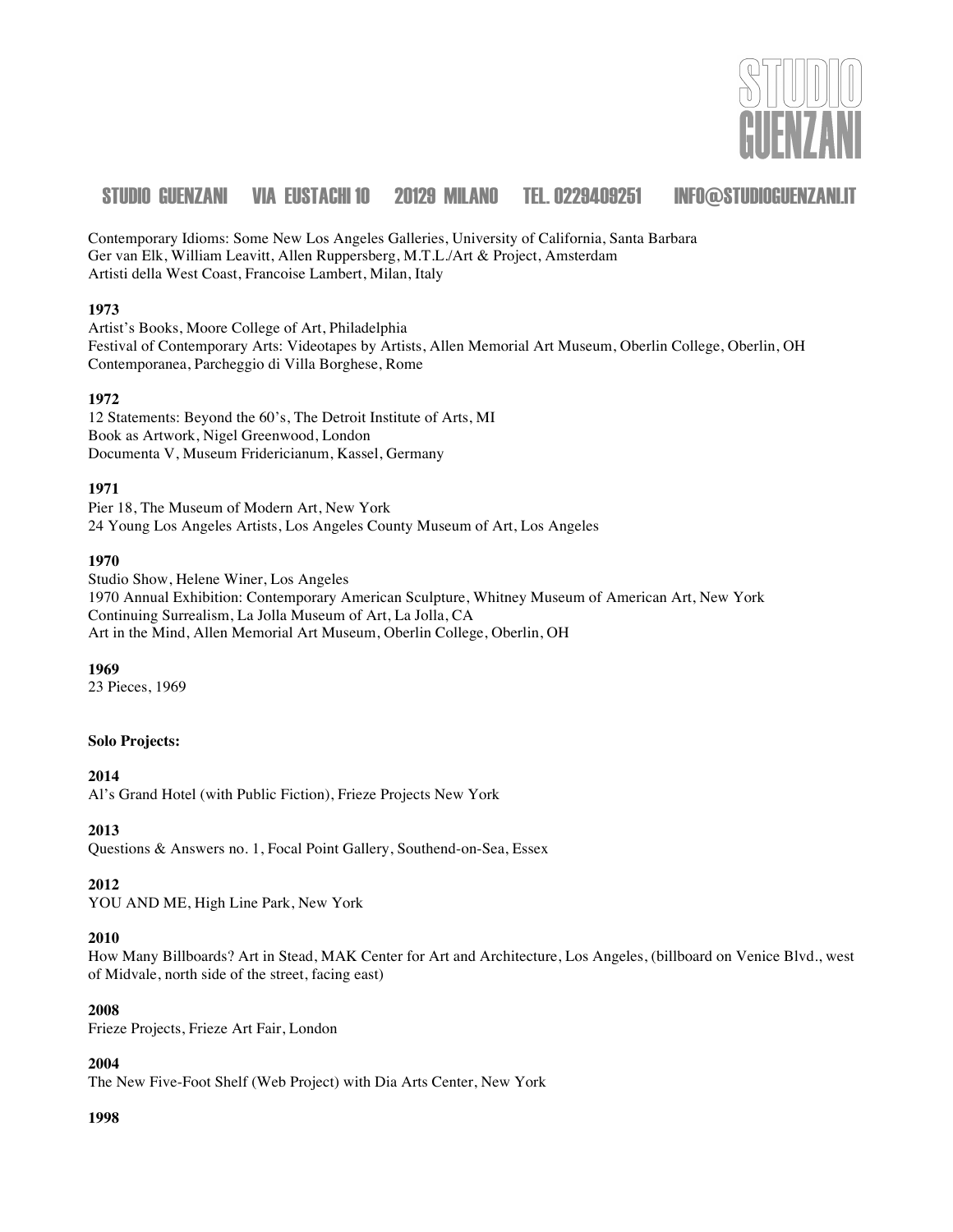

City-wide project for Kunsthalle Basel and Laurenz House Foundation

#### **1984**

West Beach Cafe, Los Angeles, CA, "How to Make Life More Interesting"

#### **1979**

"Al's Cafe (Reheated)"; Rosamund Felsen Gallery, Los Angeles, CA

#### **1978**

"The Novel That Writes Itself"

#### **1971**

"Al's Grand Hotel", 7175 Sunset Boulevard, Hollywood, CA (cat. - 7 May - 12 June)

**1969**

"Al's Cafe", Los Angeles, CA

#### **Permanent Installations:**

#### **1994**

Psychiatric Centre Amsterdam, Sloten, The Netherlands Stadtische Galerie Nordhorn, Nordhorn, Germany; Sculpture Path Nordhorn De Appel, Amsterdam, The Netherlands; library floor installation

### **1993**

Stichting Arnhemse Openbare en Gelderse Wetenschappelijke Bibliotheek, Arhem, The Netherlands; "Siste Viator" installation from "Sonsbeek 93", acquired 1995

#### **1991**

City of Utrecht, Utrecht, The Netherlands; "Evening Time is Reading Time" (outdoor lighted street signs)

#### **Selected Public Collections:**

Addison Gallery of American Art, Andover, MA Art Institute of Chicago, Chicago, IL Berkeley Art Museum, University of California, Berkeley, CA Center for Curatorial Studies, Bard College, Annandale-On-Hudson, NY Cleveland Art Museum, OH Collection of The University of Chicago Booth School of Business, Chicago Denver Art Museum, Denver, CO Foundation de Appel, Amsterdam Le Fonds Régional d'Art Contemporain Centre, Orleans, France Le Fonds Régional d'Art Contemporain Limosin, Limoges, France Le Fonds Régional d'Art Contemporain Nord Pas de Calais, Dunkerque, France Le Fonds Régional d'Art Contemporain Poitou-Charentes, Angoulê me, France Grunwald Center for Graphic Arts, University of California, Los Angeles Solomon R. Guggenheim Museum, New York Lannan Foundation, Santa Fe, NM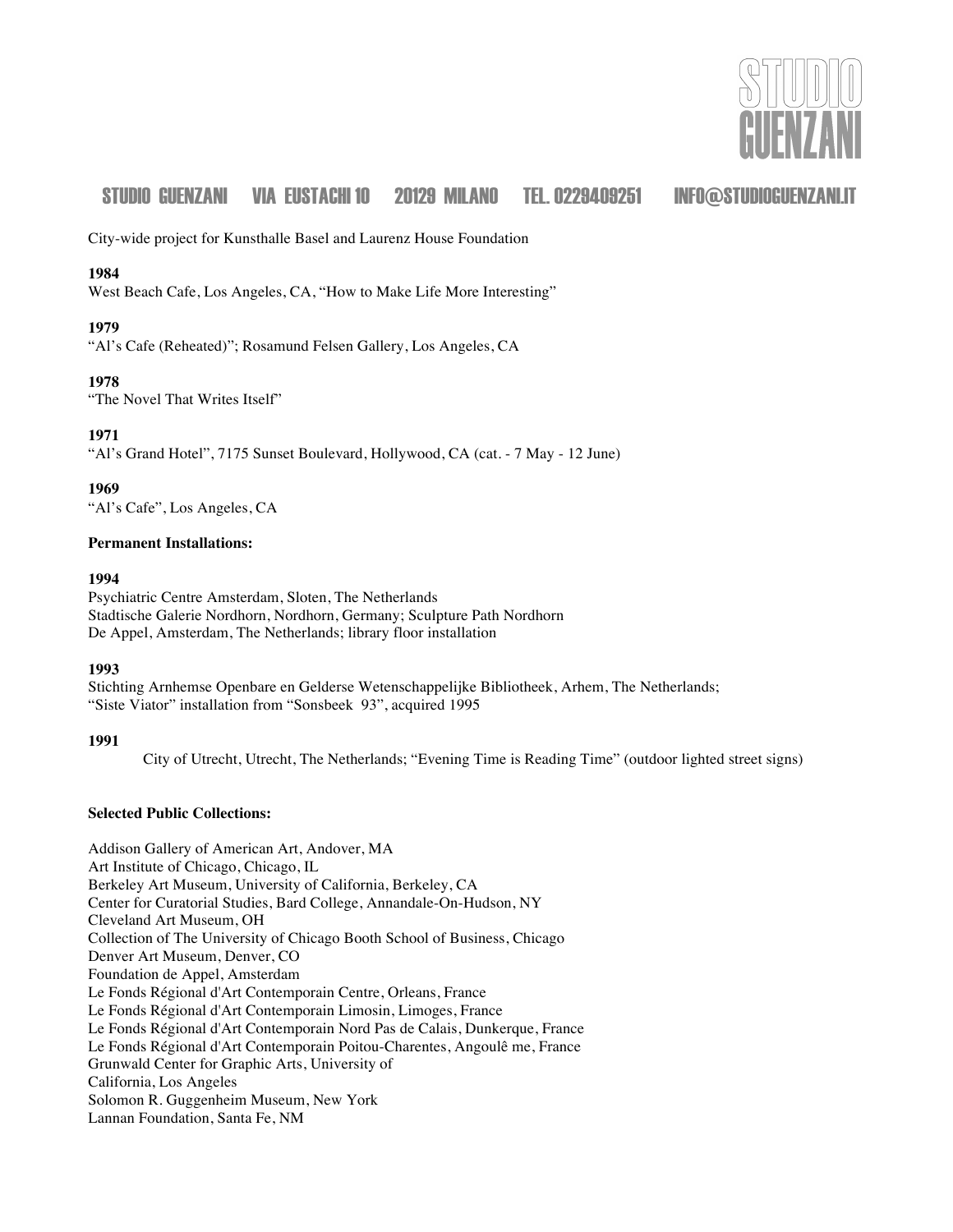

Los Angeles County Museum of Art, Los Angeles Metropolitan Museum of Art, New York Milwaukee Art Museum, Wl Museum für Moderne Kunst, Frankfurt, Germany Museum of Contemporary Art, Chicago Museum of Contemporary Art, La Jolla, CA The Museum of Contemporary Art, Los Angeles The Museum of Modern Art, New York Newport Harbor Art Museum, Newport Beach, CA Rheingold Foundation, Düsseldorf, Germany Stedelijk Museum, Amsterdam, The Netherlands Stichting Arnhemse Openbare en Gelderse Wetenschappelijke Bibliotheek, Arnhem, The Netherlands The City of Utrecht, The Netherlands Whitney Museum of American Art, New York Walker Art Center, Minneapolis, MN

#### **Awards**:

- 2004-05 Best Exhibition of Art Using the Internet, The New Five-Foot Shelf (Web Project) with Dia Center Artists; Web Projects
- 1997 Guggenheim Fellowship

Stiftung Laurenz Haus, Basel, Switzerland; Artist in Residence

- South Eastern Center for Contemporary Arts, Winston-Salem, NC; Awards in the Visual Arts
- 1987 Awards in the Visual Arts, South Eastern Center for Contemporary Arts, Winston– Salem, NC.
- 1982 National Endowment for the Arts
- 1977 Solomon R. Guggenheim Museum, New York, NY; Theodoron Awards (group exh., cat.)
- 1976 National Endowment for the Arts
- 1975 Change, Inc.

**Videotapes** by Allen Ruppersberg:

1995 "As Far As We Have Come" (site-specific installation with video tapes for "Dialogues of Peace: United Nations' 50th Anniversary Exhibition" at Parc de l'Ariana and Palais des Nations, Geneva, Switzerland (cat.)

- 1986 "The Secret of Life & Death: Allen Ruppersberg" (by Peter Kirbey)
- 1973 "A Lecture on Houdini (For Terry Allen)"

**Writings and Published Projects** by Allen Ruppersberg:

- 1992 "Our House is very Beautiful at Night", Alti Novri (Utrecht), vol. 2, Nr. 1, 1992
- 1988 "Art Paper", Artist's Page, September 1988
- "Art Paper", Artist's Page, April 1988
- 1979 "Burning Issues", Paris Review, #75, Spring 1979
- 1978 "Miscellaneous Men", Bulletin, Art & Project, Amsterdam, 1978
- "Notes for , Progress not adventure,'" Los Angeles Institute of Contemporary Art
- 1977 "Institute for Art & Urban Resources", Bulletin, 1977
- 1976 "View", Crown Point Press, 1976
- 1973 "Thank You Dr. Duchamp", Bulletin 67, Art & Project, Amsterdam, 1973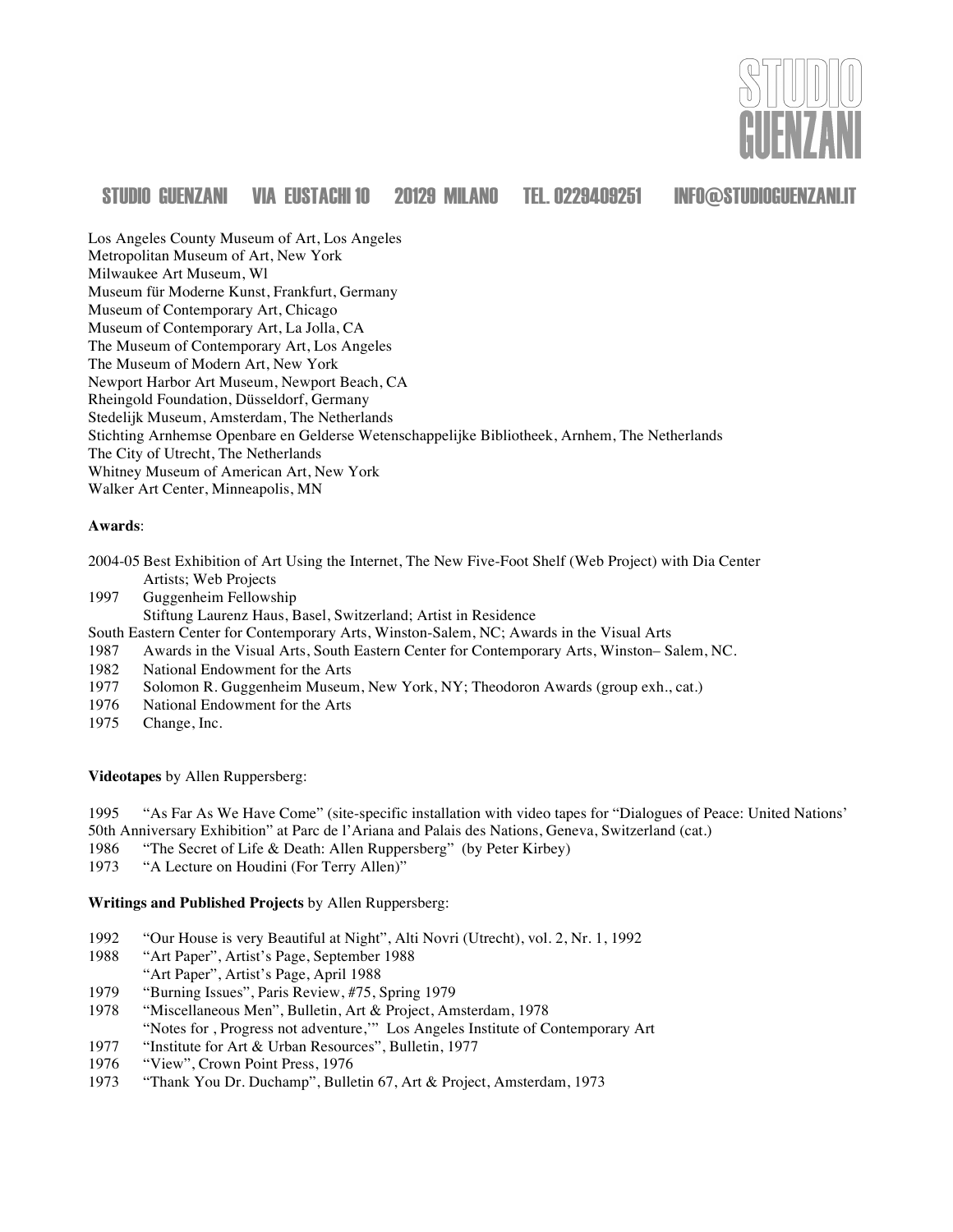

#### **Artist Books**:

2014 "Drawings" Christine Burgin, New York

"and Wrintings", Christine Burgin, New York

- 1997 "The Best of All Possible Worlds", published for "Skulptur Projects in Münster", edition of 2,000, 1977
- "Greetings from L.A.", 1972
- 1971 "Al's Grand Hotel", Allen Ruppersberg, 1971
- "25 Pieces", Allen Ruppersberg (Unpublished)
- 1970 "24 Pieces", Allen Ruppersberg, 1970

1969 "23 Pieces", Allen Ruppersberg, 1969

#### **Bibliography: Solo Exhibition Catalogues and Books**

| 2010 | Court, David, And Other Essays, Cmagazine, Isuue 105, Spring 38-39                                              |
|------|-----------------------------------------------------------------------------------------------------------------|
|      | Sanchez, Michael, What can I do but Enumerate Old Themes?: On Allen Ruppersberg at Greene Naftali               |
|      | Gallery, New York, Texte zur Kunst, june 147-149                                                                |
|      | Taft, Catherine, Allen Ruppersberg, Santa monica Museum of Art, Artforum, March, 242-243                        |
|      | Viegener, Matias, Allen Ruppersberg, You and me or the Art of give and Take, X-Tra Contemporary Art             |
|      | Quaterly, vol.12, no. 3, 59-63                                                                                  |
| 2009 | Higgs, Matthew, "Best of 2009", Artforum, December, 176-177                                                     |
|      | Kuzma, Marta, "Best of 2009", books, Artforum, December, 78                                                     |
|      | Ellgood, Anne, "Best of 2009", top ten, Artforum, december, 204-205                                             |
|      | Ruppersberg, Allen and Cheryl Donegan, interview in Bomb Magazine, no.109, fall, pp 80-87                       |
|      | Knight Christopher, Culture monster, Art Review: Allen Ruppersberg, You and me or the Art of give and           |
|      | Take at SMMoA, Los Angeles Times, September 16                                                                  |
|      | Kotz, Liz, Preview, Allen Ruppersberg, Santa Monica Museum of Art, Artforum, September, p 135                   |
|      | Rosenberg, Karen, Amsterdam as Hub for Globetrotting Conceptualists, The New York Times, July 21                |
|      | Scott, Andrea K., Critics Notebook: Gift Economy, The New Yorker, May 18                                        |
|      | Tallman Susan, "Searching Every Which A-Way.Art in America, October 139-145                                     |
| 2007 | Griffin, Tim, "Allen Rupperberg Curates", Artforum, March 2007, pp286-97                                        |
| 2006 | Stanhope, Zara, "An Affair to Remember", Photofile, Spring 2006, Issue 78, pp.51-53                             |
| 2005 | Allen Ruppersberg: One of Many – Origins and Variants. Exhibition catalogue,                                    |
|      | Kunsthalle Dusseldorf, with essays by Ulrike Groos, Ann Goldstein, Judith                                       |
|      | E. Vida-Spence, Wolfgang Zumdick. Koln: Walther Konig, 2005                                                     |
| 2000 | Book, Inc., FRAC Limousin, Limoges, France. (ISBN: 2 908257 25 4)                                               |
| 1999 | McCollum, Allan, Allen Ruppersberg: Books, Inc. Exhibition catalogue. Limoges,                                  |
|      | France: Le Fonds Régional d'Art Contemporain, 1999                                                              |
| 1996 | Where's Al?: Allen Ruppersberg, Magasin, Centre National D'Art Contemporain, 1996                               |
|      | Grenoble, France                                                                                                |
|      | Aupetitallot, Yves. director's introduction                                                                     |
|      | Cameron, Dan. essay: "Long Ago and Far Away / loin dans le temps et dans l'espace"                              |
|      | Queloz, Catherine essay: "a likely story /une histoire vraissemblable "                                         |
|      | Ruppersberg, Allen artist's texts: "A Lecture on Houdini", 1973; "Art and Ourselves: A Proposal for the City of |
|      | Nordhorn", 1994; "As Close as We Have Come", 1995 (for NATO exhibition, Geneva);                                |
|      | "The Asking (You and Me)", 1996 (for Sloten installation, Amsterdam, 1996)                                      |
| 1992 | Van Weelden, Dirk "The Nighthawk". Western / Allen Ruppersberg: A Different Kind of                             |
|      | Never-Never-Land. De Appel: Amsterdam, 1992.                                                                    |
| 1990 | Western/Allen Ruppersberg: A Different Kind of Never-Never_Land, De Appel, Amsterdam, The                       |
|      | Netherlands                                                                                                     |
|      | van Weelden, Dirk. A different kind of Never-Never-Land.                                                        |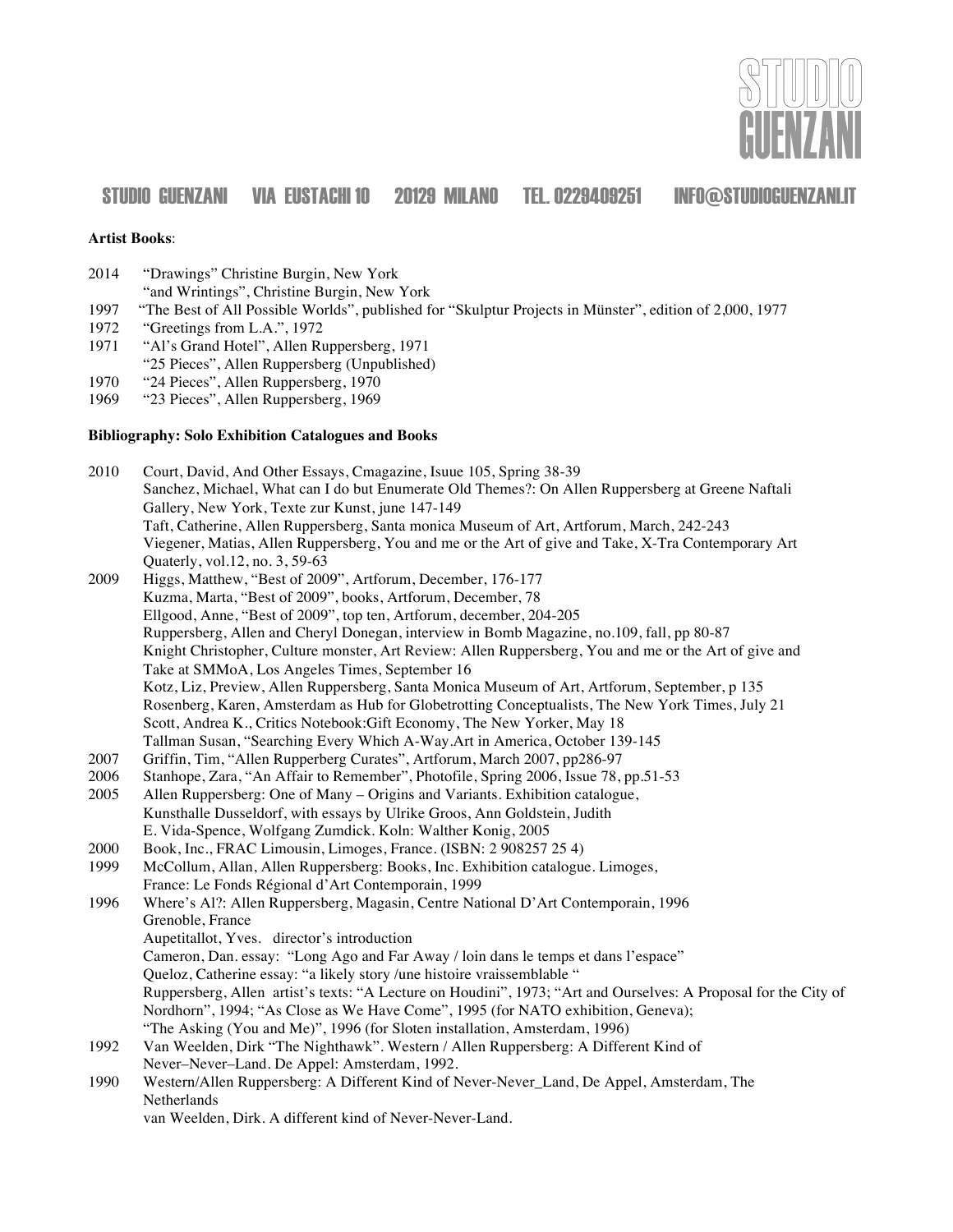

| 1985 | The Secret of Life & Death: Allen Ruppersberg, The Museum of Contemporary Art /        |
|------|----------------------------------------------------------------------------------------|
|      | <b>Black Sparrow Press, Los Angeles</b>                                                |
|      | Singerman, Howard, 1985. essay: "Allen Ruppersberg: Drawn from Life"                   |
| 1984 | The Secret of Life and Death: Allen Ruppersberg, The Museum of Contemporary Art/ Black |

- Sparrow Press, Los Angeles
- 1973 Allen Ruppersberg, Exhibition catalogue no. 548, unpaginated, with reproductions of Fairy Godmother and Between the Scenes. Amsterdam: StedelijkMuseum, 1973.
- 1972 Allen Ruppersberg, Pomona College Art Gallery, Montgomery Art Center, Claremont, CA (31 Oct.) Winer, Helene, 1972.

#### **Bibliography: Group Exhibition Catalogues and Books**

| 2000 | Protest and Survive. Whitechapel Art Gallery, London: Whitechapel Art<br>Gallery, 2000 |                                                                                                  |  |
|------|----------------------------------------------------------------------------------------|--------------------------------------------------------------------------------------------------|--|
| 1997 |                                                                                        | Sunshine & Noir: Art in L.A. 1960-1997. Louisiana Museum of Modern Art, Humlebaek, Denmark, 1997 |  |
|      | Hamilton, Ed.                                                                          | Collaboration / Transformation: Lithographs from The Hamilton                                    |  |
|      | Hickey, Dave.                                                                          | Press, Montgomery Gallery, Pomona College, Claremont,                                            |  |
|      | McGrew, Rebecca.                                                                       | CA Fred Jones Jr. Museum of Art, The Univ. of Oklahoma, Norman, OK                               |  |
|      |                                                                                        | (group exhib. cat.), 1997                                                                        |  |
| 1996 | Drucker, Johanna.                                                                      | Art at the End of the 20th Century: Selections from The Whitney                                  |  |
|      |                                                                                        | Museum of American Art, National Gallery                                                         |  |
|      |                                                                                        | Alexander Soutzos Museum, Athens, Greece (group exhibition cat.), 1996                           |  |
| 1991 | Ruppersberg, Allen.                                                                    | L'Esprit Bibliothèque, (artist page) La Galerie du Mois, Paris, France                           |  |
|      |                                                                                        | (group exhibition catalogue), 1991                                                               |  |
|      | Ruppersberg, Allen.                                                                    | The Paris Review, illustration for table of contents, Spring, vol.118, p.14                      |  |
|      |                                                                                        | Collins, Tricia & Milazzo, Richard                                                               |  |
|      |                                                                                        | Outside America: Going into the 90's, Fay Gold Gallery, Atlanta, GA                              |  |
|      |                                                                                        | (group exhibition catalogue), 1991                                                               |  |
| 1988 | Leonard Starr, Sandra.                                                                 | Lost and Found in California: Four Decades of Assemblage Art,                                    |  |
|      |                                                                                        | James Corcoran Gallery, Shoshana Wayne Gallery, and Pence Gallery, Santa                         |  |
|      |                                                                                        | Monica, CA (group exhibition catalogue), 1988                                                    |  |
| 1987 | Nickas, Robert.                                                                        | Perverted By Language, Hillwood Art Gallery, Long Island University,                             |  |
|      |                                                                                        | Greenvale, NY (group exhibition catalogue), 1987                                                 |  |
| 1985 | Watten, Barrett.                                                                       | Image / Word: The Art of Reading, New Langton Arts, San Francisco, CA                            |  |
|      |                                                                                        | (group exhibition catalogue), 1985                                                               |  |
| 1981 | Rifkin, Ned.                                                                           | Stay Tuned, The New Museum of Contemporary Art, New York, NY (group                              |  |
|      |                                                                                        | exhibition catalogue), 1981                                                                      |  |
|      | Schimmel, Paul.                                                                        | Shift: L.A. / N.Y., Newport Harbor Art Museum, Newport Beach, CA;                                |  |
|      |                                                                                        | Neuberger Museum, State University of New York, Purchase, NY (group                              |  |
|      |                                                                                        | exhib. cat.), 1981                                                                               |  |
|      | Zimmer, William.                                                                       | Collage: New Applications, Lehman College Art Gallery, New York, NY                              |  |
|      |                                                                                        | (group exhib. cat), 1981                                                                         |  |
| 1978 | Speyer, A. James                                                                       |                                                                                                  |  |
|      | & Rorimer, Anne.                                                                       | 73rd American Exhibition, The Art Institute of Chicago,                                          |  |
|      |                                                                                        | Chicago, IL (group exhibition catalogue), 1979                                                   |  |
| 1977 | Shearer, Linda.                                                                        | Nine Artists: Theodoron Awards, Solomon R. Guggenheim Museum, New                                |  |
|      |                                                                                        | York, NY (group exhibition & awards catalogue), 1977                                             |  |
|      |                                                                                        | American Narrative Story Art, Contemporary Arts Museum, Houston, TX;                             |  |
|      |                                                                                        | Santa Barbara, CA; University Art Gallery, Berkeley, CA; Winnepeg Art                            |  |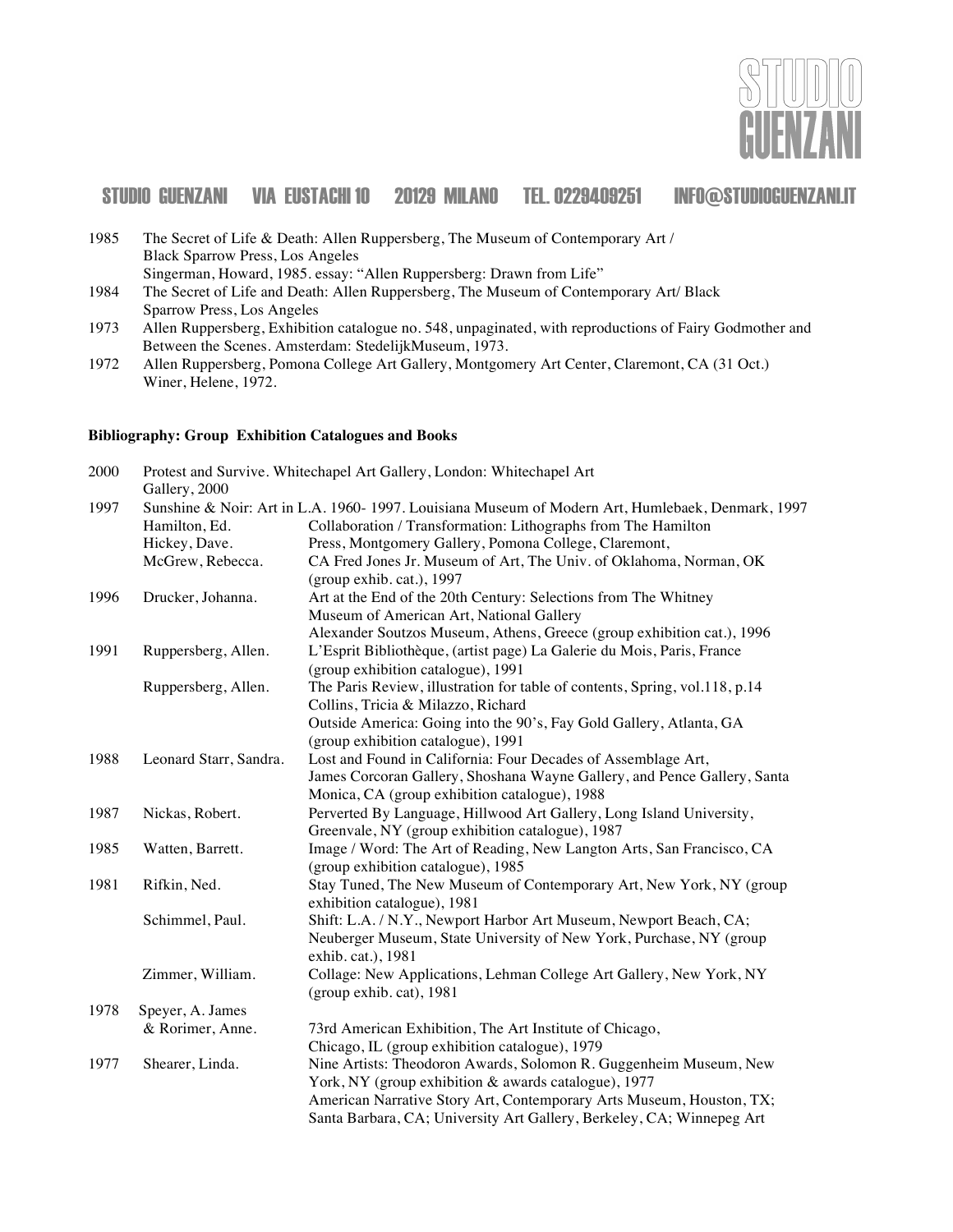

|      |                   | Center, Winnepeg, Canada; New Orleans Contemporary Art Center, New                                               |
|------|-------------------|------------------------------------------------------------------------------------------------------------------|
|      |                   | Orleans, LA (group exhibition cat.), 1977                                                                        |
| 1973 | Lippard, Lucy.    | Six Years: The Dematerialization of the Art Object, 1966-1972, Praeger,                                          |
|      |                   | New York (book), 1973                                                                                            |
| 1972 |                   | Documenta V, Museum Fridericianum, Kassel, Germany (group exhibition<br>catalogue), 1972                         |
|      | Kolbert, Frank L. | 12 Statements: Beyond the 60's, The Detroit Institute of Arts, Detroit, MI<br>(group exhibition catalogue), 1972 |
| 1970 |                   | Art in the Mind, Allen Memorial Art Museum, Oberlin College, Oberlin, OH<br>(group exhibition catalogue), 1970   |
| 1969 |                   | 955,000, Vancouver Art Gallery, Vancouver, Canada (group exhibition<br>catalogue), 1969                          |

#### **Bibliography: Periodicals**

| 2013 | Boucher, Brian.                 | "Allen Ruppersberg Shows New York the Way", Anrt in America (online) 12<br>February                                                    |
|------|---------------------------------|----------------------------------------------------------------------------------------------------------------------------------------|
|      | Scott, Andrea K.                | "Vital Signs.", The New Yorker, 11 and 18 February, p. 18                                                                              |
| 2012 | Mizolta, Sharon.                | "PST, A to Z: 'It Happened at Pomona Part 2: Helene Winer at Pomona", Los<br>Angeles Times, 5 December 2011                            |
|      | Knight, Cristopher.             | "Pomona at the edge, and beyond", Los Angeles Times, 25 January, p. D22-23                                                             |
| 2011 | Finkel, Jori.                   | "Allen Ruppersberg and John Outterbridge among 50 new USA fellows", Los<br>Angeles Times, 5 December 2011                              |
|      | Knight, Christopher.            | "Under the Big Black Suna t MOCA", Los Angeles Times, 14 OCtober, p. D1, D4                                                            |
| 2010 | Coburn, Tyler.<br>Frank, Peter. | "Allen Ruppersberg: No Time Left to Start Again." Art Review (December), p. 126.<br>"HUFFPOST ARTS' HAIKU REVIEWS: Allen Ruppersberg." |
|      |                                 | The Huffington Post (online), 15 November.                                                                                             |
|      | Viegener, Matias.               | "Allen Ruppersberg: You and Me or The Art of Give and Take." X-TRA (Spring 2010)<br>p. 59-63.                                          |
|      | Taft, Catherine.                | "Allen Ruppersberg: Santa Monica Museum of Art." Artforum (March), p. 242-43.                                                          |
| 2009 | Ellegood, Anne.                 | "Best of 2009" (California Conceptualism: "Allen Ruppersberg: You and Me                                                               |
|      |                                 | or the Art" (Santa Monica Museum of Art) and "William Leavitt, Allen                                                                   |
|      |                                 | Ruppersberg, Ger van Elk" (Margo Leavin Gallery). Artforum (December), p. 204-205.                                                     |
|      | Ruppersberg, Allen.             | "Best of 2009: Walker Evans, Metropolitan Museum of Art, New York." Artforum<br>(December), p. 188-191.                                |
|      | Paul, Frédéric.                 | "Allen Ruppersberg: Nostalgia 24 Hours a Day." Les Cahiers du Musée national d'art<br>moderne (Autumn), p. 24-45.                      |
|      | Tallman, Susan.                 | "Searchin' Every Which a-Way." Art in America (October), p. 139-145.                                                                   |
|      | Knight, Christopher.            | "You could think of it as America's attic." Los Angeles Times (Calendar),<br>17 September, p. D12-13.                                  |
|      | Donegan, Cheryl.                | "Allen Ruppersberg" (interview). BOMB (Fall), p. 80-87.                                                                                |
| 2008 | Millard, Coline. Review.        | Afterall (online). 2 December. http://www.afterall.org.                                                                                |
|      | Oldham, Alison.                 | "Bohemian artist inspired by poets." Hampstead & Highgate Express, 6 November.                                                         |
|      | McClelland, Freya.              | Review. Culture 24 (online). 8 October.http://www.culture24.org.uk.                                                                    |
| 2007 | Griffin, Tim.                   | "Allen Ruppersberg Curates," Artforum (March) p. 286-97, illus.                                                                        |
| 2006 | Stanhope, Zara.                 | "An Affair to Remember," Photofile 78 (Spring), p. 51-53, illus.                                                                       |
| 2004 | Myers, Holly.                   | "Erudite panorama rewards all who see it." Exhibition review. Los Angeles Times, 26                                                    |
|      |                                 | March 2004, Sec. E, p. 32.                                                                                                             |
| 2002 | Morgan, Susan&                  |                                                                                                                                        |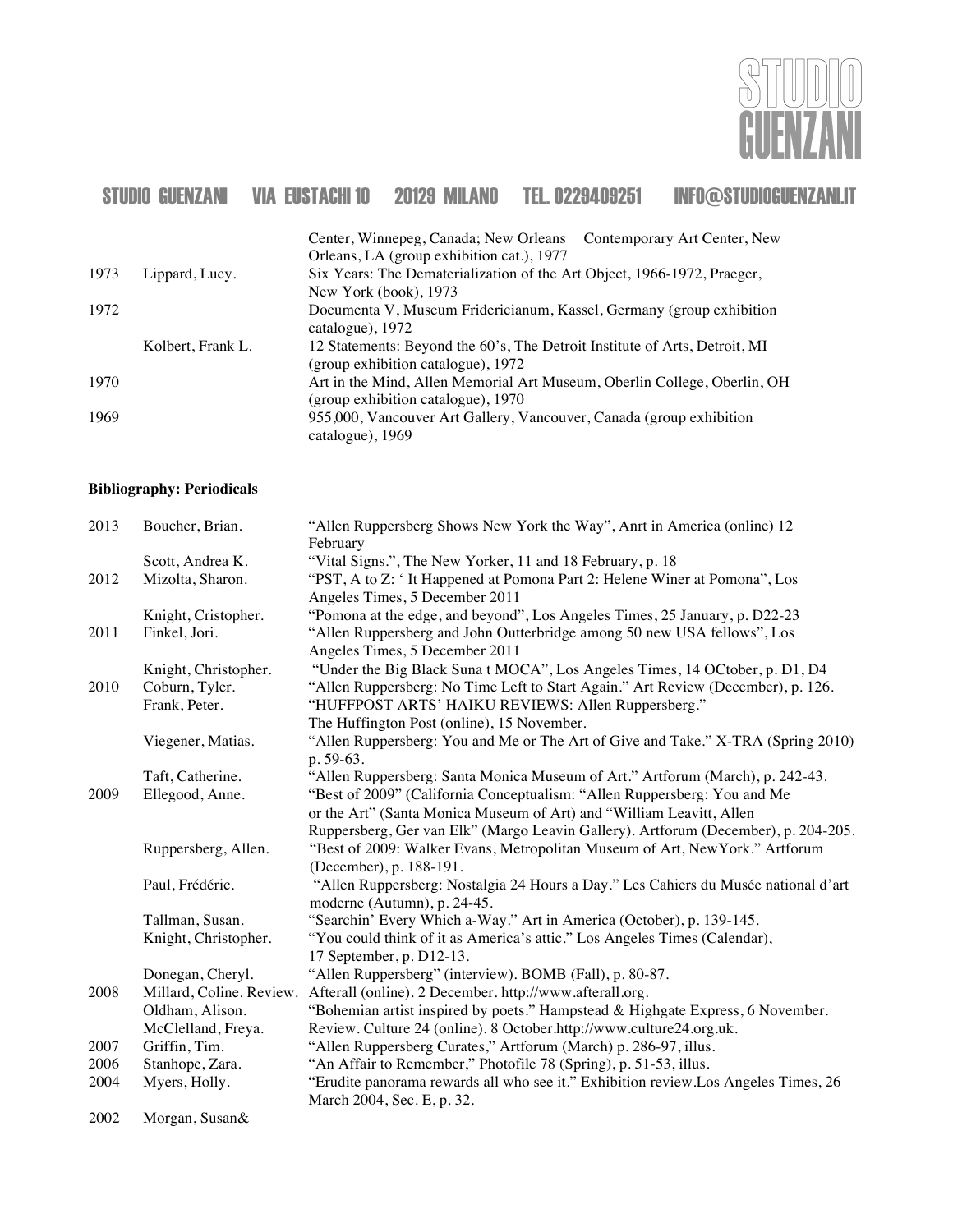

| 2001 | Stark, Frances<br>Zellen, Jody.<br>Colpitt, Frances. | Afterall, "Allen Ruppersberg", Issue 06; Cover ill., pp.52-69<br>Art Papers 25, "Reviews: Los Angeles", July-August; p.54<br>"Allen Ruppersberg at ArtPace." Art in America 3 (March) p. 140, illus. |
|------|------------------------------------------------------|------------------------------------------------------------------------------------------------------------------------------------------------------------------------------------------------------|
|      | Knight, Christopher                                  | Los Angeles Times, A lively Conversation in Allen Ruppersberg's Ongoing Novel,                                                                                                                       |
|      |                                                      | 23 March; Section F, p. 24<br>Drohojowska-Philp, Hunter. Los Angeles Times Calendar, "Allen Ruppersberg: His Nerver-Ending Story"                                                                    |
|      |                                                      | (review: Margo Leavin Gallery, Los Angeles) 11 March; pp. 4, 74.                                                                                                                                     |
| 2000 | Lin, Tan.                                            | Purple, "Writer's Choice: Allen Ruppersberg", Summer 2000, p. 304-5                                                                                                                                  |
|      | Schwabsky, Barry.                                    | "Allen Ruppersberg: Honey, I Rearranged the Collection". Chrstine Burgin                                                                                                                             |
|      |                                                      | Gallery, New York. Exhibition review, Art On Paper 5, (May-June) p. 76.                                                                                                                              |
|      | Slyce, John                                          | Artext 69, "Allen Ruppersberg: Nothing ever Happens", May-June; pp.56-61                                                                                                                             |
|      | Colpitt, Frances                                     | Art in America, Allen Ruppersberg at ArtPace", March; p. 140                                                                                                                                         |
|      | Cotter, Holland                                      | The New York Times, "Surging into Chelsea", 21 January; p. B35-39                                                                                                                                    |
|      | Rothbart, Daniel.                                    | "Wallace Berman at Nicole Klagsbrun from Beat to Fluxus and Beyond."<br>NYArts 5 (2000) p. 69.                                                                                                       |
| 1999 | Arnaudet, Didier.                                    | Art Press, "Review: Allen Ruppersberg", December unsigned. Art Actuel, "Petits livres                                                                                                                |
|      |                                                      | descendant l'escalier", Nov./Dec.                                                                                                                                                                    |
|      | Troncy, Eric.                                        | Beaux-Arts, "Ruppersberg: un artiste à la page", November unsigned.                                                                                                                                  |
|      |                                                      | L'Echo du Centre, Allen Ruppersberg au FRAC-Limousin: une oeuvre                                                                                                                                     |
|      |                                                      | plastico-littéraire, 14 October.                                                                                                                                                                     |
|      | unsigned.                                            | La Montagne - Limoges, "Le regard et la lecture en éveil au FRAC", 4 Oct. unsigned.                                                                                                                  |
|      | Rimanelli, David.                                    | La Lettre du Limousin, "Expos: FRAC: Allen Ruppersberg", 4th Trimester, p.43<br>The New Yorker, "Wallace Berman / Kenneth Goldsmith / AllenRuppersberg", 12                                          |
|      |                                                      | April, p.12                                                                                                                                                                                          |
| 1998 | Wahler, Marc-Olivier.                                | Art Press, "L'hypothèse du tableau volé", Oct.                                                                                                                                                       |
| 1997 | unsigned.                                            | Art: Das Kunstmagazin (Hamburg), "Buch 1997", Dec., cover (illustration for                                                                                                                          |
|      |                                                      | annual special book edition)                                                                                                                                                                         |
|      | Blazwick, Iwona.                                     | Art Monthly (London), "In Arcadia", Sept., p.7-10 (review: Münster Skulptur                                                                                                                          |
|      | Projekt)                                             |                                                                                                                                                                                                      |
|      | Kimmelman, Michael.                                  | The New York Times, "Site-Specific Means Soon-to-Be-Forgotten", 24                                                                                                                                   |
|      |                                                      | Aug., p.H-35 (review: Münster Skulptur Projekt)                                                                                                                                                      |
|      | Verzotti, Giorgio.<br>Feldman, Andrea.               | Artforum, "Allen Ruppersberg / Le Magasin", Apr., pp.100-101 (review)<br>MoMA Magazine, "A Singular Vision: Prints from Landfall Press",                                                             |
|      |                                                      | Winter/Spring, pp.8-9                                                                                                                                                                                |
|      | Schemann, Wolfgang.                                  | Münsterischer Anzeiger (Münster, Germany), "Erinnerungs-Spur führt auf                                                                                                                               |
|      |                                                      | die "Skulp-Tour", 4 Jan.                                                                                                                                                                             |
|      | Troncy, Eric.                                        | Flash Art, "Spotlight: Ruppersberg, De Cointet, Stoerchle, Jan Ader", p. 93                                                                                                                          |
| 1996 | Gerstler, Amy.                                       | Artforum, "Allen Ruppersberg / Margo Leavin", Summer, pp.113-114                                                                                                                                     |
|      | Iannacone, Carmine.                                  | Art Issues, "Allen Ruppersberg" Summer, pp. 40.                                                                                                                                                      |
|      | unsigned.                                            | The New Yorker, "Allen Ruppersberg / Larry Johnson", 19 Feb. (review)                                                                                                                                |
|      | unsigned.                                            | Grafschafter Nachrichten, "Zur Person", 8 Feb.                                                                                                                                                       |
|      | Schmerler, Sarah.<br>Joselit, David.                 | Time Out / New York, "Larry Johnson + Allen Ruppersberg", 7 Feb. (review)<br>Art in America, "Object Lessons", Feb. (feature/review: M.o.C.A.)                                                       |
| 1995 | Bonetti, David.                                      | The San Francisco Examiner, "Where elite and popular cultures meet", 27 Oct.                                                                                                                         |
|      |                                                      | (review: Anglim)                                                                                                                                                                                     |
|      | DiGennaro, Allessandra.                              | Tema Celeste, by Allessandra Di Gennaro, Jan. - Mar. (review: Guenzani)                                                                                                                              |
| 1994 | François, Alain-Henri.                               | Voir (Switzerland), Nov. (review: Maubrie)                                                                                                                                                           |
|      | Rubenstein, Raphael.                                 | Art in America, Nov. (review: Gorney)                                                                                                                                                                |
|      | Teicholz, Tom.                                       | Forward, "Kunstler's Confessions, Princess Di's Jewish Lover", 17 June (illustration<br>for article)                                                                                                 |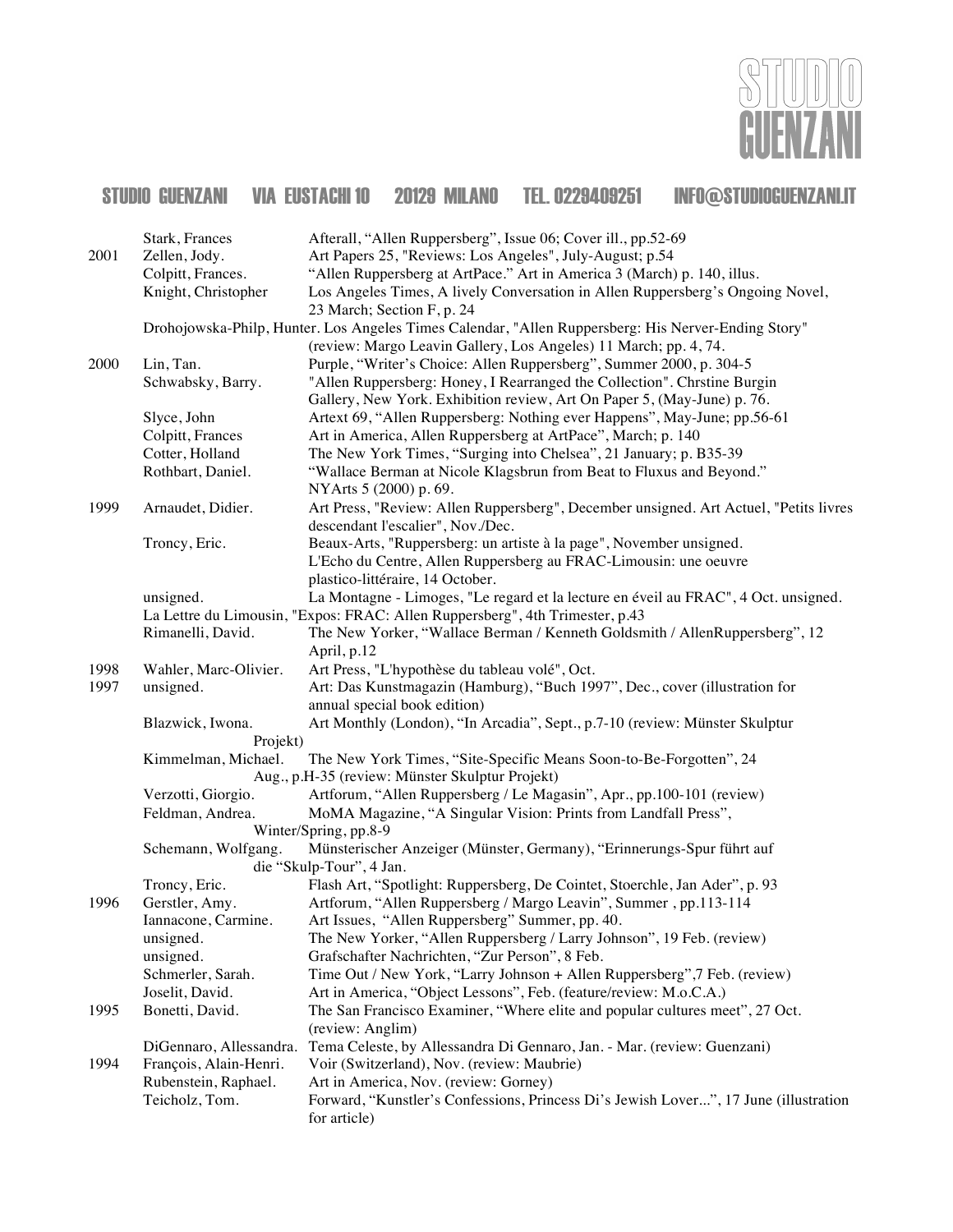

|      | Tully, Judd.                  | Beaux-Arts (Paris), "Galeries de New York: ", June                                                     |
|------|-------------------------------|--------------------------------------------------------------------------------------------------------|
|      | Levin, Kim.                   | The Village Voice, "Voice Choice", 3 May (review: Gorney)                                              |
|      | Cotter, Holland.              | The New York Times, 22 Apr. (review: Gorney)                                                           |
|      | Muchnic, Suzanne.             | Artnews, Apr. (review: Cathcart)                                                                       |
| 1993 | McKenna, Kristine.            | Los Angeles Times (Calendar Section), "'Stuff' Is His Middle Name",<br>Sunday, 21 Nov. (feature)       |
|      | McKenna, Kristine.            | The Los Angeles Times, "I.a. dolce vita,"                                                              |
|      | Heezen, Henriette.            | Metropolis M (Utrecht), "Literaire reincarnatie", Aug. (review : Sonsbeek installation)                |
| 1993 | Levin, Kim.                   | Village Voice, "Voice Choice", 20 Apr. (review: J.G.M.A.)                                              |
|      | Saltz, Jerry.                 | Art & Auction, "Let Us Now Praise Artist's Artists", Apr.                                              |
|      | Perkins, P. G.                | The Elusive Object, Whitney Museum exhibition brochure, Feb/Apr.                                       |
|      |                               | Hettig, Frank-Alexander. Forum International (Antwerpen), Jan.- Feb. (review: Andriesse & de Expedite) |
|      | Levine, Daniel.               | Journal of Contemporary Art, "Allen Ruppersberg", Fall (interview)                                     |
| 1992 | van Weelden, Dirk             | "The Nighthawk".                                                                                       |
|      |                               | Flash Art, "Allen Ruppersberg: De Appel Foundation, Amsterdam", Nov -Dec (review)                      |
|      | Knight, Christopher.          | Los Angeles Times, "Focusing on Photography", 12 Nov. (rev.: Laguna Art Museum)                        |
|      | Baumann, Walter E.            | Rogue (Frankfurt am Main), "Die Grosse Banalität aller Dinge",                                         |
|      | June, p.16-18+cover (feature) |                                                                                                        |
|      | Jones, Mary.                  | Coagula, "Allen Ruppersberg's Personal Art", May (review: Burgin)                                      |
|      | unsigned.                     | Arts Magazine, Mar. (review "The Invisible Body" at Rempire)                                           |
|      | Bass, Ruth.                   | Artnews, by Ruth Bass, Apr. (review: Burgin)                                                           |
|      | Ruyters, Domeniek.            | Metropolis M (Utrecht), "De Zaak Ruppersberg", Feb.                                                    |
|      |                               | Schjeldahl, Peter. Village Voice, "Classic Cute," Feb 18                                               |
| 1991 | Zahm, Olivier.                | Artforum, Dec. (review)                                                                                |
|      | Lauf, Cornelia.               | Artscribe, "Neon Nights", Nov. - Dec. (review: Centraal Museum, Utrecht)                               |
|      | Cameron, Dan.                 | Parkett, "The Accidental Spectator", Issue #30 (review: Centraal Museum Utrecht)                       |
|      | Brayer, Marie-Ange.           | Forum International, Nov-Dec. (review: Galerie Maubrie)                                                |
|      | Troncy, Eric.                 | Flash Art, "No Man's Time", Nov. (review: Villa Arson)                                                 |
|      | Hugo, Joan.                   | Art Issues, "Los Angeles 1970-75", Summer (review: Kuhlenschmidt)                                      |
|      | Rugoff, Ralph.                | L. A. Weekly, "Hocus Focus", 10-16 May (review: Kuhlenschmidt)                                         |
|      | Curtis, Cathy.                | Los Angeles Times, 19 Apr. (review: Kuhlenschmidt)                                                     |
|      | Mahoney, Robert.              | Arts, May (review)                                                                                     |
|      |                               | Schjeldahl, Peter. The Village Voice, "Cutting Hedge", 30 Apr.                                         |
|      | Cameron, Dan.                 | Art & Auction, "The Immaterialists", Apr.                                                              |
|      | Jones, Alan.                  | Arts, "Books in Artist's Lives", Feb.                                                                  |
|      | Wilson, William.              | The Los Angeles Times, 25 Jan. (review)                                                                |
|      | Heartney, Eleanor.            | Sculpture Magazine, Jan. - Feb. (review)                                                               |
|      | van der Ploeg, Kees.          | Artefactum, Oct. (review: Utrecht)                                                                     |
| 1990 | Miller, John.                 | Artforum, May (review)                                                                                 |
|      | Myers, Terry R.               | Lapiz, May (review)                                                                                    |
|      | Alexander, Vikky.             | Artscribe, Summer (review)                                                                             |
|      | unsigned.                     | Art Magazine, May (review)                                                                             |
|      | Faust, Gretchen.              | Arts, May (review)                                                                                     |
|      | Jones, Alan.                  | Arts, "Where's Al", Mar.                                                                               |
|      | Levin, Kim.                   | The Village Voice, "Choices", 28 Feb. - 6 Mar.                                                         |
| 1989 | Fehlau, Fred.                 | Artscribe, Jan. - Feb. (review)                                                                        |
|      | Fehlau, Fred.                 | Flash Art, Jan. - Feb. (review)                                                                        |
| 1988 | Muchnic, Suzanne.             | The Los Angeles Times, "M.o.C.A. Marks a Milestone", 7 Dec.                                            |
|      | Yau, John.                    | Cover, "An artist who doesn't tell you something you already know", June                               |
|      | Gardner, Colin.               | Los Angeles Herald Examiner, "An investigation of cultural codings," Oct.                              |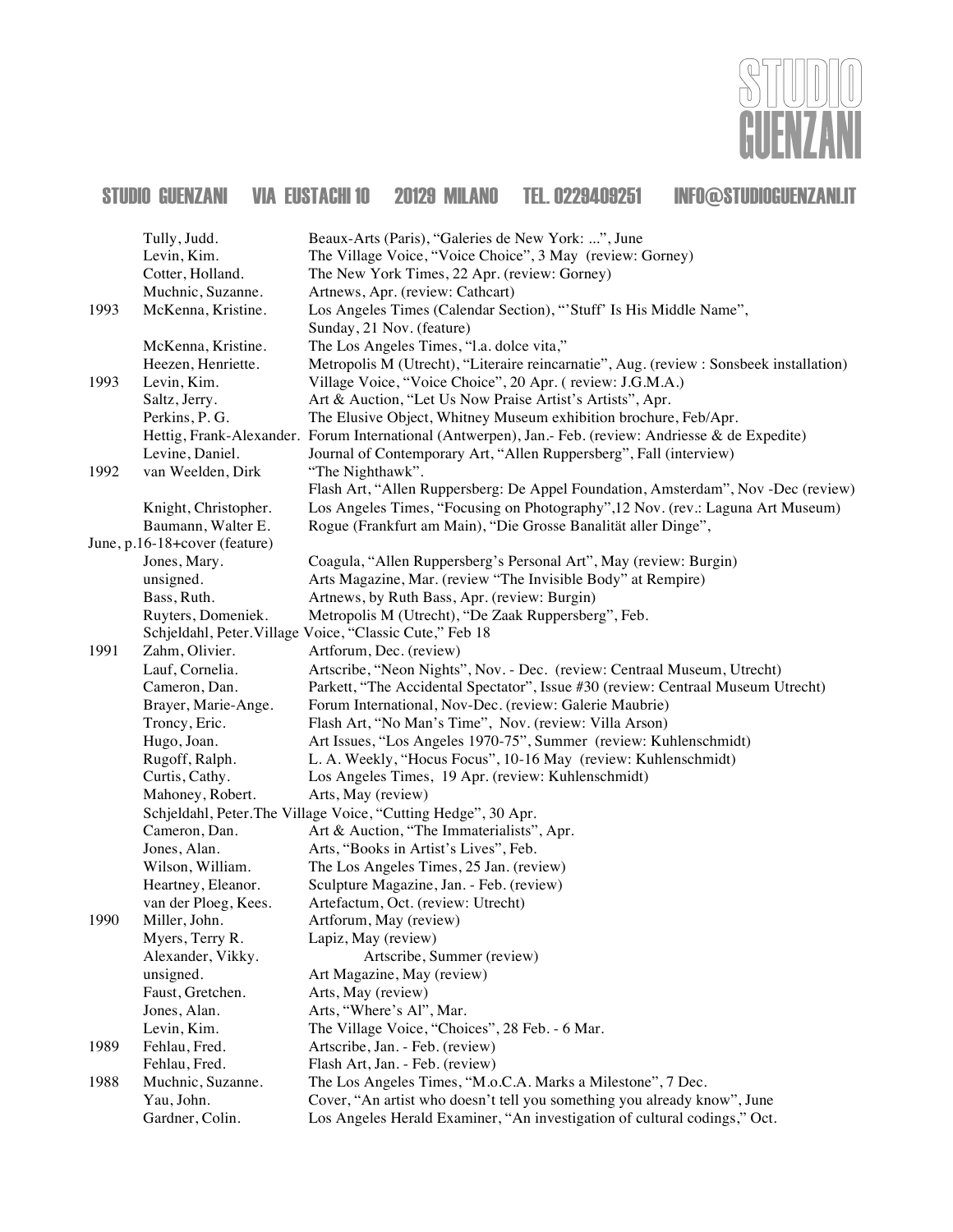

|      | Schwendenwien, Jude.  | Artscribe, Summer (review)                                                          |
|------|-----------------------|-------------------------------------------------------------------------------------|
|      | McCormick, Carlo.     | Artforum, Apr. (review)                                                             |
|      | Johnson, Ken.         | Art in America, Apr. (review)                                                       |
|      | Levin, Kim.           | The Village Voice, 9 Feb.                                                           |
|      | Kimmelman, Michael.   | The New York Times, 2 Feb. (review)                                                 |
| 1987 | Greenberg, Blue.      | Durham Morning Herald, "Contrast in Art Shows Raises Value Question", 13 Mar.       |
|      | Walter, John.         | Raleigh News and Observer, "Ackland Exhhibit", Jan. (review)                        |
| 1986 | Cullinan, Helen.      | The Plain Dealer, "Regional Winners on Tour", 5 Oct.                                |
|      | Zimmer, William.      | The New York Times (Westchester Edition), "Art", 11 May                             |
|      | Gardner, Colin.       | Eye International, "Not with a bang, but a whisper", Spring                         |
| 1985 | Plagens, Peter.       | Art in America, "Ruppersberg's Encyclopedia", Dec.                                  |
|      | Knight, Christopher   | Los Angeles Herald Examiner, "MoCA"s Main Gallery Devoted to                        |
|      |                       | a Notable Conceptual Artist," 24 Febuary                                            |
|      | Dhohojowska, Hunter.  | The National - Los Angeles, by Hunter Drohojowska, 22-28 Mar. (review)              |
|      | Morgan, Susan.        | Artscribe, "Allen Ruppersberg: The Secret of Life and Death at                      |
|      |                       | The New Museum", Dec. 1985 - Jan. 1986 (review)                                     |
|      | Russell, John.        | The New York Times, 25 Oct. (review)                                                |
|      | Levin, Kim.           | The Village Voice, "Artwalk", 25 Oct.                                               |
|      | Baker, Kenneth.       | San Francisco Chronicle, "Artists Confront Corrupt Culture",11 Oct.                 |
|      | Powers, Bob.          | The Daily Reporter (Columbus, OH), "Entertainment", Sept.                           |
|      | Wortz, Melinda.       | Artforum, "Allen Ruppersberg", Sept.                                                |
|      | Wilson, William.      | Los Angeles Times, "The Art Galleries", 7 June                                      |
|      | Schipper, Merle.      | Art Scene, "Allen Ruppersberg", May (review: Secret of Life and Death)              |
|      | Menzies, Neal.        | Art Week, "The Humanity of the Ringmaster", Issue #21                               |
|      | unsigned.             | L. A. Weekly, "Allen Ruppersberg: Escape Artist", 22 - 28 Mar.                      |
|      | unsigned.             | The Los Angeles Times, "Works by Lere and Ruppersberg at M.o.C.A.", 12 Mar.         |
|      | unsigned.             | The New York Times, "Art View", 10 Mar.                                             |
|      | unsigned              | L.A. Reader, "Three M.o.C.A. Exhibits Deliver the Goods", 1 Mar.                    |
| 1984 | unsigned.             | Los Angeles Herald Examiner, "M.o.C.A.'s Main Gallery Devoted                       |
|      |                       | to a Notable Conceptual Artist", 24 Feb.                                            |
| 1983 | Singeman, Howard.     | Artforum, review by Howard Singerman, May                                           |
|      | Knight, Christopher.  | Los Angeles Herald Examiner, "Paintings Inspired by Murder and                      |
|      |                       | Mayhem," (review: Corcoran) by Christopher Knight, 23 Jan.                          |
| 1980 | Stimson, Paul.        | Art in America, Sept. - Oct. (review)                                               |
|      | Russell, John.        | The New York Times, "Allen Ruppersberg, Marian Goodman Gallery", 22 Feb.            |
| 1979 | Wortz, Melinda.       | Art News, "Is there any way out?", Summer (review: Felsen)                          |
|      | Rosenthal, Adrienne.  | Artweek, 10 no. 4, "Fiction versus Reality," Mar. 10                                |
| 1978 | Ruppersberg, Allen.   | Journal (The Los Angeles Institute of Contemporary Art), "Notes                     |
|      |                       | for Progress, Not Adventure", p.31-33 (project pages relating to the work: "A Novel |
|      |                       | That Writes Itself")                                                                |
|      | Hoenderdos, Piet.     | NCR Handelsblad, "Op de academie hebben ze me geleerd tekenen 'cht te haten",       |
|      |                       | 17 Mar.                                                                             |
| 1977 | Moser, Charlotte.     | Houston Chronicle, "New CAM Narrative Show it's most ambitious", 17 Dec.            |
|      | Crossley, Mimi.       | The Houston Post, "Ambitious CAM exhibition premiers Saturday Night", 16 Dec.       |
|      | Russell, John.        | The New York Times, "Gallery View (Intimations of Catastrophe)", 20 Mar.            |
|      | Andreae, Christopher. | The Christian Science Monitor, "Can You Solve The Mystery of This Drawing?", Oct.   |
| 25   |                       |                                                                                     |
|      | Levin, Kim.           | Arts Magazine, "Los Angeles Artists", Jan.                                          |
|      | Levin, Kim.           | LAICA Journal, "Video Art in the Television Landscape", issue XXI, Jan.-Feb.        |
| 1976 | Moser, Charlotte.     | Artnews, "Houston, Surrealism and Voyeurism", Dec.                                  |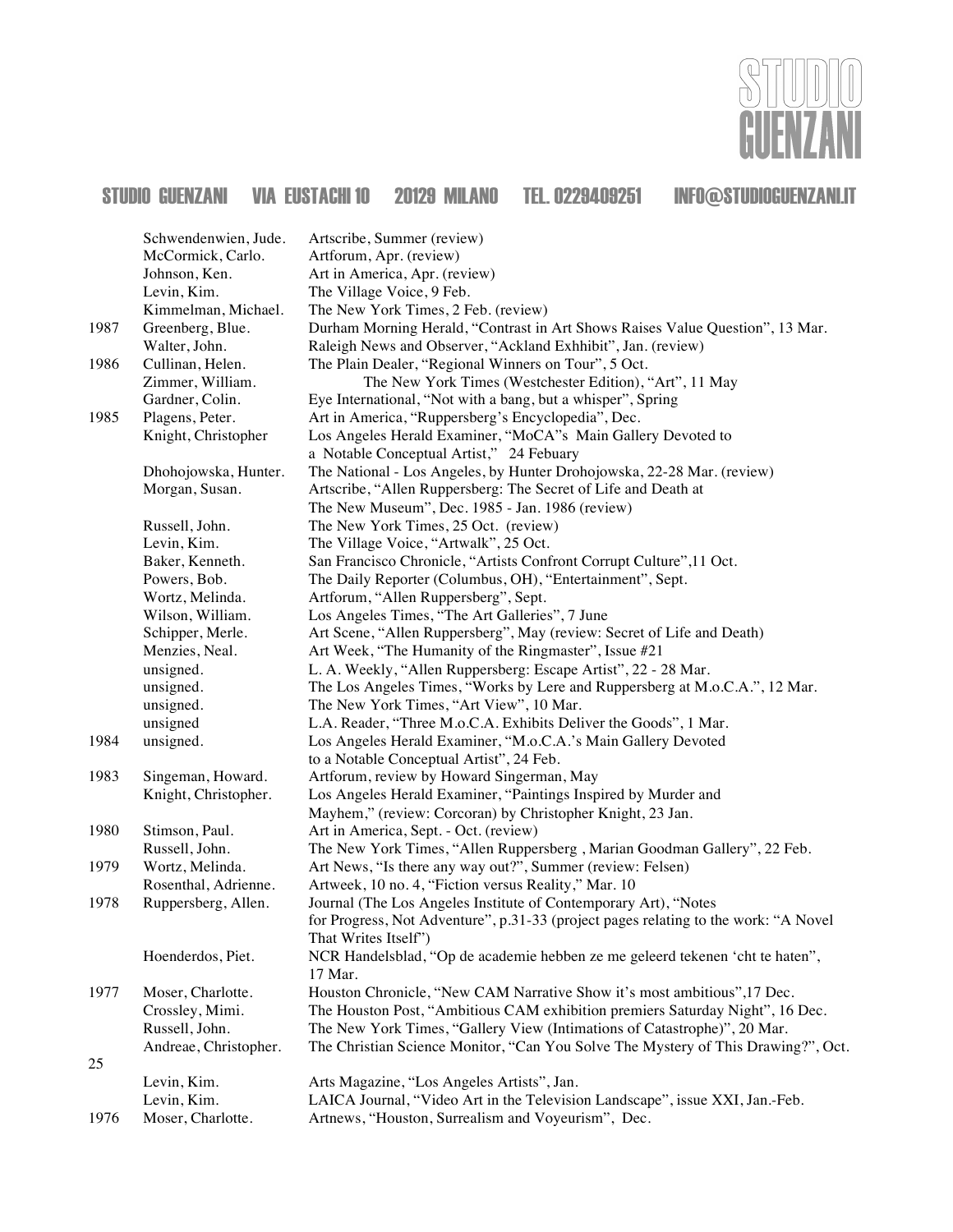

|      | Levin, Kim.            | Arts Magazine, "Narrative Landscape on the Continental Shelf", Oct.                  |
|------|------------------------|--------------------------------------------------------------------------------------|
|      | Lewallen, Constance    |                                                                                      |
|      | & Naimer, Lucille.     | Artweek, "Visual and Lingual Structures", 27 Mar.                                    |
|      | Perlmutter, Elizabeth. | Artnews, "Los Angeles Abstract and So Forth", Mar.                                   |
|      | Fagan, Beth.           | The Oregonian, "Latest California Wave Arrives at Arts Center",                      |
|      |                        | 9 Jan. (review: "Via Los Angeles")                                                   |
|      | Brennan, Barry.        | Santa Monica Evening Outlook, "The Dematerialization of Art",                        |
|      | Brennan, Barry.        | Santa Monica Evening Outlook, "New Year Begins with Some                             |
|      |                        | New Art Exhibitions", 3 Jan. (review: Copley)                                        |
| 1975 | Plagens, Peter.        | Artforum, "Wilde About Harry", Apr.                                                  |
| 1974 | Seldis, Henry J.       | The Los Angeles Times, Friday (review: Copley)                                       |
|      | Wortz, Melinda T.      | Artweek, "Ruppersberg's Feats", Issue #17                                            |
| 1973 | Carlucchio, Luiggi.    | Panorama, "Fotografia", 4 Oct.                                                       |
|      | Winer, Helen.          | Art in America, "Scenarios / Documents / Images II", May - June                      |
| 1972 | Seldis, Henry J.       | The Los Angeles Times, "Documenta: Art is Whatever Goes on in Artist's Head", 9 July |
|      | Davis, Douglas.        | Newsweek, "The Magic of Raw Life: New Photography"                                   |
| 1971 | Winer, Helen.          | Studio International, "How Los Angeles Looks Today", Oct.                            |
|      | Glueck, Grace.         | The New York Times, "Surprise Catch from Pier 18", 25 July                           |
|      | Frankensteein, Alfred. | San Francisco Sunday Examiner & Chronicle, "Pier 18 Conceptual Projects of Artists", |
|      |                        | 4 July                                                                               |
|      | Kingsley, April.       | The Art Gallery, "Los Angeles: In and Out of the Galleries", Summer                  |
|      | Wilson, William.       | The Los Angeles Times, "Al's Grand Hotel", 30 May                                    |
| 1970 | Wilson, William.       | The Los Angeles Times, "Three Artists in Museum Spotlight", 5 Oct.                   |
|      |                        | (review: Pasadena Art Museum)                                                        |
|      | Terbell, Melinda.      | Arts Magazine, "Reports and Reviews: California, Los Angeles", Dec-Jan. 1971         |
|      | Plagens, Peter.        | Artforum, "Los Angeles", Dec.                                                        |
|      | Sharp, Willoughby.     | Arts, "Outsiders: Baldessari, Jackson, O'Shea, Ruppersberg", Summer                  |
| 1969 | Plagens, Peter.        | Artforum, "557,087", Nov.                                                            |
|      | Garver, Thomas.        | Artforum, "Los Angeles", Summer                                                      |

#### **Teaching:**

- 1999 Stanford University, Stanford, CA; Guest artist
- 1995 California Institute of the Arts, Valencia, CA; Winter term faculty University of California, Los Angeles, CA; Fall term faculty
- 1987 University of North Carolina, Chapel Hill, NC; Winter term faculty
- 1982 University of California, Los Angeles, CA; Summer term faculty
- 1981 University of California, Los Angeles, CA; Fall term faculty
- 1980 Florida State University, Tallahassee, FL; Spring term faculty
- 1978 San Francisco Art Institute, San Francisco, CA; Guest artist
- 1977-9 Ceta Arts Program, Los Angeles Institute of Contemporary Art, Los Angeles, CA; Faculty
- 1975 University of California, Santa Barbara; CA; Fall term faculty<br>1974 University of California, Los Angeles, CA; Guest Speaker ("T
- University of California, Los Angeles, CA; Guest Speaker ("The Ironic L. A. Artist") Oberlin University, Oberlin, OH; Guest Lecturer University of California, Los Angeles, CA; Guest Lecturer University of California, Irvine, CA; Guest Lecturer Fresno State University, Fresno, CA; Guest Artist
- 1973 University of California, Santa Barbara, CA; Guest Lecturer Art Center School, Los Angeles, CA; Guest Lecturer
- 1972 Immaculate Heart College, Los Angeles, CA; Summer term faculty